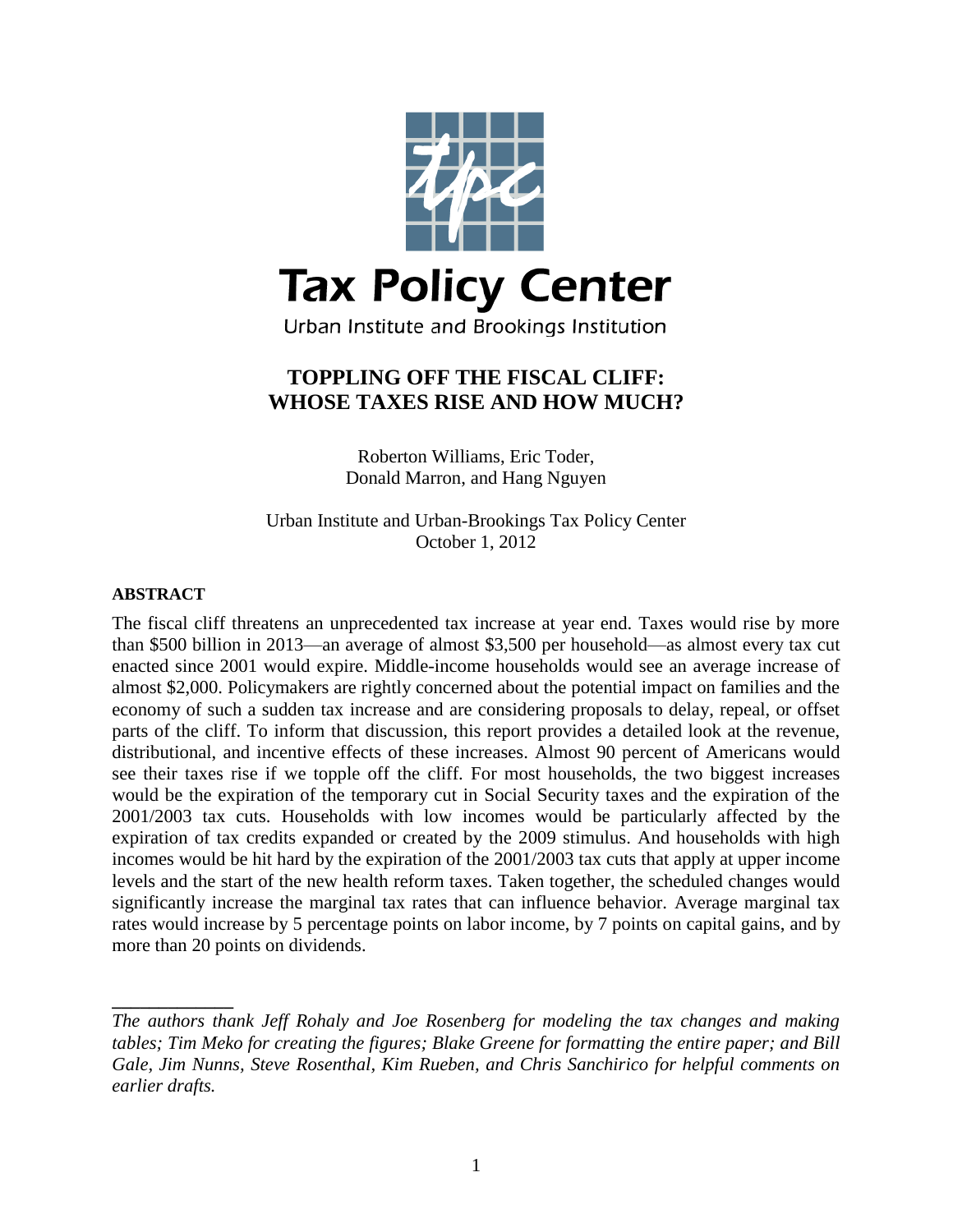## **TOPPLING OFF THE FISCAL CLIFF: WHOSE TAXES RISE AND HOW MUCH?**

The United States is fast approaching what many observers call the "fiscal cliff." If the president and Congress do not act, taxes would jump for most Americans and government spending would drop sharply.<sup>1</sup> Those changes would reduce the federal deficit significantly in 2013 and subsequent years, slowing America's build-up of debt and reducing debt as a share of gross domestic product. But the resulting macroeconomic tightening could well push the country back into recession in 2013 (Congressional Budget Office 2012a). Lawmakers could soften that nearterm hit by delaying or repealing provisions in the "cliff" or by enacting other spending and tax policies that would provide offsetting support for the economy.

To provide context for these policy discussions, this report provides a detailed look at the pending tax increases and documents their potential effects on federal revenue, the distribution of the tax burden, and economic incentives. Our findings are as follows:

- Absent legislative action, most tax cuts enacted since 2001 will expire on January 1, 2013, raising tax rates, reducing deductions and credits, and throwing millions of taxpayers onto the alternative minimum tax (AMT). The estate tax would hit more than ten times as many estates as in 2012. The 2 percentage point cut in the payroll tax rate would lapse, raising taxes on more than 120 million households with workers.<sup>2</sup> Short-term tax breaks that Congress regularly renews, some of which have already lapsed, would disappear, boosting taxes for both individuals and businesses. And the 2010 healthcare legislation would impose new taxes on high-income taxpayers.
- Federal tax collections would jump by more than \$500 billion in 2013, more than 20 percent above what they would be without the cliff. Nearly 90 percent of all households would face tax increases averaging nearly \$3,500. Middle-income taxpayers would see an average increase of almost \$2,000.
- For both policy and political reasons, it is important to distinguish among distinct aspects of the fiscal cliff.
	- o The expiring cut in Social Security taxes was always intended as a temporary stimulus measure. Policy debate has thus been about when it would expire, not whether.
	- o In contrast, most policymakers favor extending the higher exemption for the alternative minimum tax (the "patch," which expired at the end of 2011) and most of the 2001/2003 tax cuts (all except those that apply to taxpayers whose incomes fall above the thresholds that President Obama has used to identify high-income taxpayers—\$250,000 for married couples and \$200,000 for others).
	- o Policymakers generally agree on the need to address the estate tax and the extenders (a diverse group of temporary tax breaks, mostly business but some individual), but they differ on specifics.

 $\overline{a}$ 

<sup>&</sup>lt;sup>1</sup> The spending cuts in the fiscal cliff include the across-the-board sequesters required by the Budget Control Act of 2011, expiration of extended unemployment insurance benefits, and reduced physician payment rates in Medicare (Congressional Budget Office 2012a, 2012b).

<sup>&</sup>lt;sup>2</sup> This analysis examines the effects of scheduled tax changes on tax units—individuals or couples who either file tax returns or would do so if they had enough income. Tax units are not exactly the same as households, but the two terms are used interchangeably in this discussion for expositional simplicity.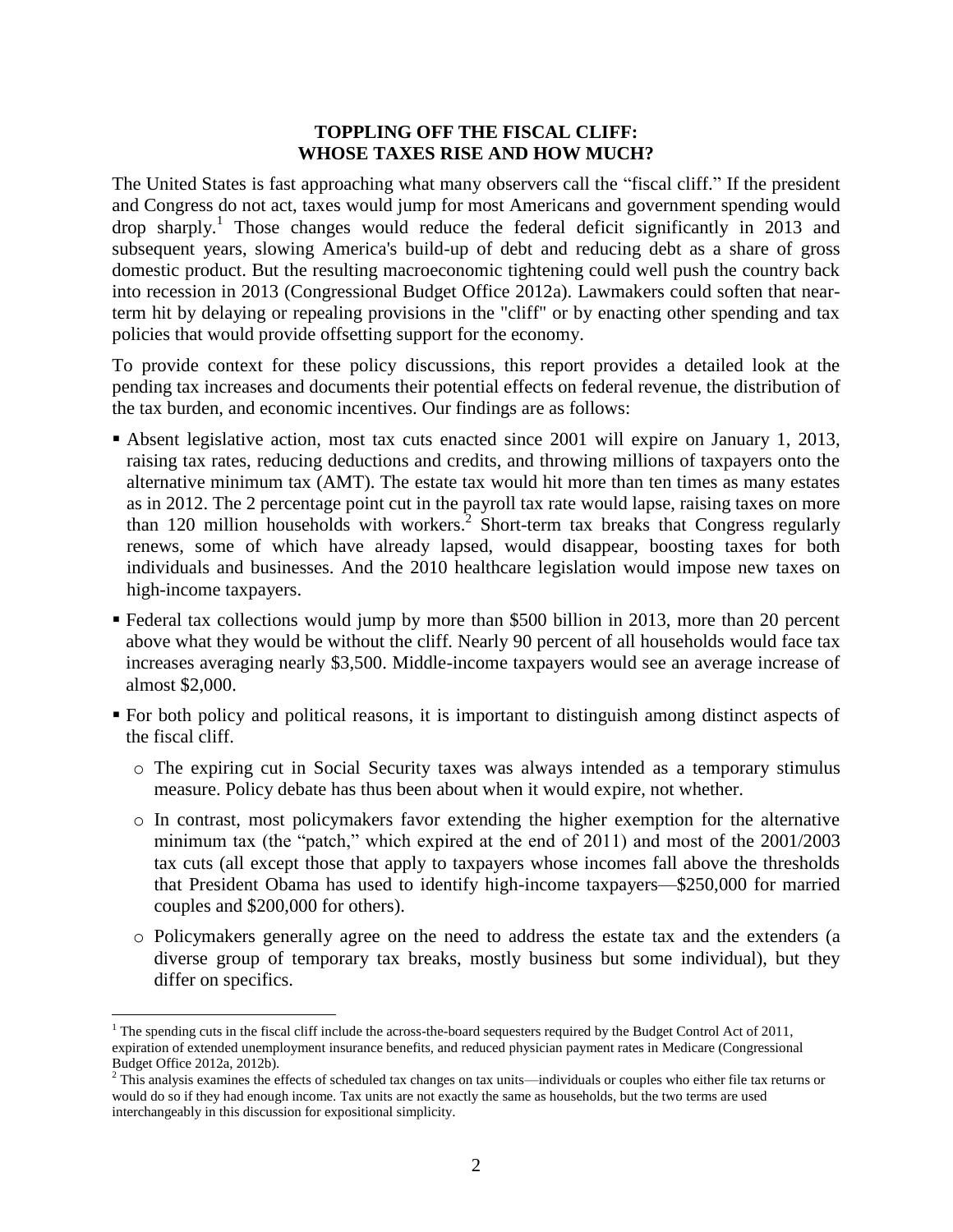- o The most disputed provisions in the cliff are the expiring tax cuts for high-income households and the expiring 2009 tax credit expansions that primarily benefit low-income households. The new taxes created by 2010's health reform legislation are also controversial as part of the broader disagreement about that law.
- The components of the fiscal cliff have different effects on households at different income levels.
	- o For most households, the two biggest increases would be the expiration of the temporary cut in Social Security taxes and the expiration of the 2001/2003 tax cuts.
	- o Households with low incomes would be particularly affected by the expiration of the credits expanded or created by the 2009 stimulus.
	- o Households at the highest income levels would be particularly affected by expiration of the 2001/2003 tax cuts that apply to upper income levels and by the new health reform taxes.
	- o Upper middle-income households would be particularly affected by the expiration of the AMT patch.
- In addition to raising average tax rates, the fiscal cliff would substantially raise *marginal* tax rates, which can have an important impact on taxpayer behavior. The average marginal tax rate would increase by about 5 percentage points on wages and salaries, by about 5 percentage points on interest income, by about 7 percentage points on long-term capital gains, and by more than 20 percentage points on qualified dividends.

If investors believe it will actually happen, the pending increase in the capital gains tax rate could induce them to sell appreciated stocks, bonds, and other assets before the end of 2012. That would create a temporary spike in realizations, much as happened in 1986.

## **Impending Tax Increases**

 $\overline{a}$ 

Federal taxes are scheduled to rise in 2013 for six reasons.<sup>3</sup> First, most of the Bush-era tax cuts that were enacted in 2001 and 2003 and extended for an additional two years at the end of 2010 are again set to disappear. Second, some of the temporary tax cuts that were part of the American Recovery and Reinvestment Act of 2009 (ARRA) and also extended at the end of 2010 will expire. Third, Congress has not acted on dozens of short-term tax breaks that are regularly extended. Fourth, the payroll tax cut, always intended to be temporary, is set to expire after a two-year run. Fifth, new taxes enacted in 2010's Affordable Care Act (ACA) will take effect in tax year 2013. Finally, the AMT "patch" that protects tens of millions of taxpayers from additional taxes expired at the end of 2011. Unless Congress extends the patch retroactively, many taxpayers will owe AMT on their 2012 tax returns (the tax returns that people will file in early 2013).

 $3$  Throughout this paper, we refer to the tax changes scheduled for January 1, 2013, as tax increases. That makes sense, given our focus on how taxes in 2013 would compare to their current levels. Those changes are not tax increases, however, for purposes of federal budgeting. The federal budget process focuses on how future taxes compare to what is implied by already enacted law. Under current law, the upcoming tax changes reflect expiration of temporary tax cuts or, in the case of the health reform taxes, the initiation of previously enacted taxes. Because the scheduled changes are not treated as tax increases, legislation to avoid any of them would be scored as a tax cut.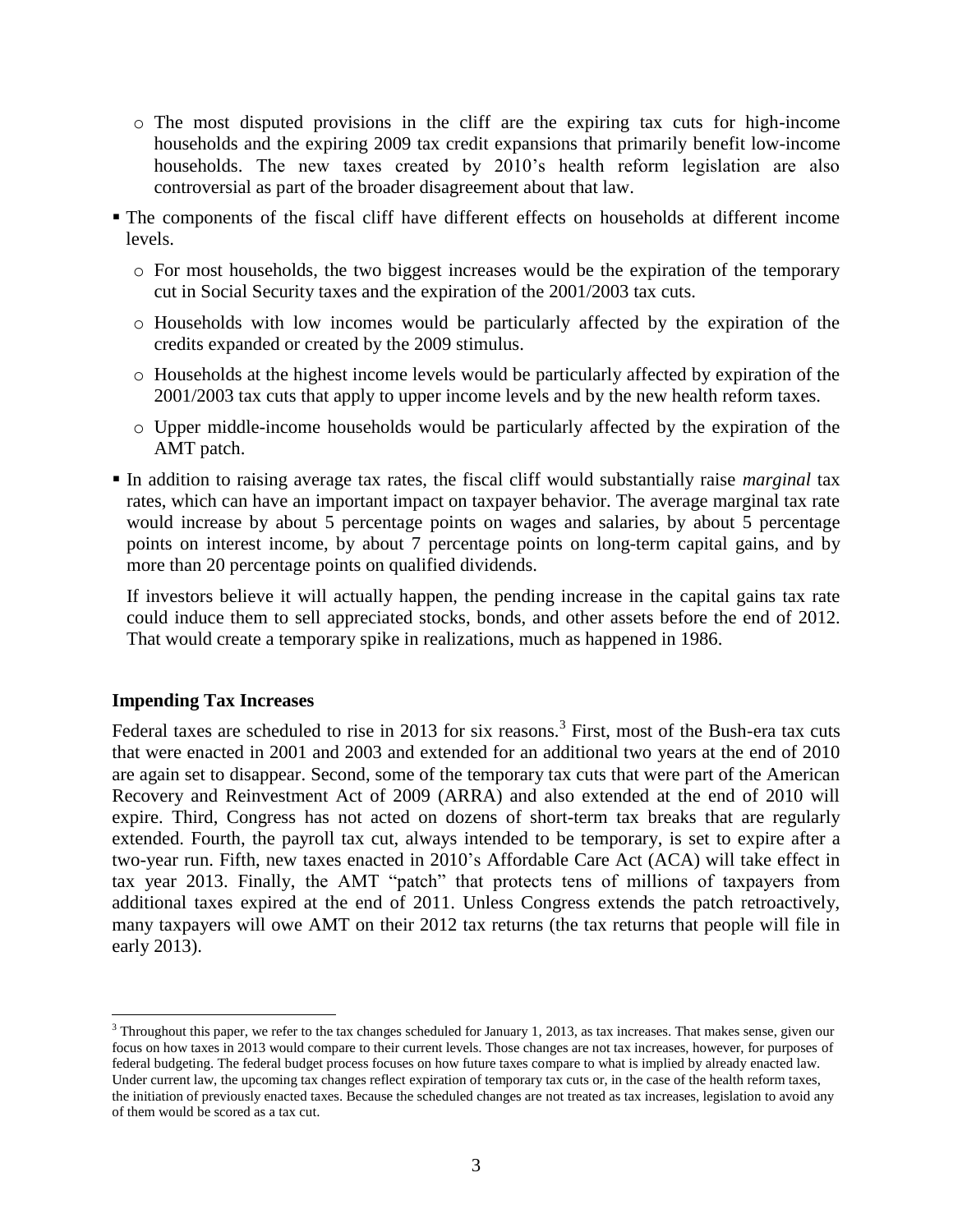*Bush-Era Tax Cuts*. Tax cuts enacted in the Economic Growth and Tax Relief Reconciliation Act of 2001 (EGTRRA) and the Jobs and Growth Tax Relief Reconciliation Act of 2003 (JGTRRA) were all given limited life spans in order to get them through Congress without requiring a super-

## **Box 1**

## **Expiring Provisions from the Bush-Era Tax Cuts**

Tax reductions contained in the Economic Growth and Tax Relief Reconciliation Act of 2001 (EGTRRA) and the Jobs and Growth Tax Relief Reconciliation Act of 2003 (JGTRRA) were originally scheduled to expire at the end of 2010, but the Tax Relief Unemployment Insurance Reauthorization and Job Creation Act of 2010 (TRUIRJCA) extended those provisions for two years. Most of those tax cuts will expire at the end of 2012 if Congress and the president cannot agree to extend them. The major expiring individual provisions include the following.\*

- 1. **Reduced tax rates.** EGTRRA lowered tax rates for the top four tax brackets and created a new 10 percent bracket for the first dollars of taxable income (table 1).
- 2. **Repeal of the limitation on itemized deductions (Pease) and the phaseout of personal exemptions (PEP).** EGTRRA phased down these provisions in stages and repealed them entirely in 2010. Pease (named for the congressman who proposed the provision) reduced a taxpayer's itemized deductions by 3 percent of adjusted gross income (AGI) over a single indexed threshold for all taxpayers but not by more than 80 percent. PEP reduced personal exemptions by 2 percent for each \$2,500 of AGI (or part thereof) above specified thresholds.
- 3. **Increased tax benefits for families with children.** EGTRRA doubled the child credit from \$500 to \$1,000, expanded its refundability, and increased the child and dependent care credit.
- **4. Reduced marriage penalties.** EGTRRA set both the standard deduction and the width of the 10 percent and 15 percent tax brackets for married couples filing joint income tax returns at twice those for single filers. It also raised the threshold at which the earned income tax credit (EITC) begins to phase out for married couples.
- 5. **Reduced Taxes on Long-Term Capital Gains.** JGTRRA phased out taxes on long-term capital gains (profits on the sale of assets held at least one year) for taxpayers in the 15 percent tax bracket and below and reduced the rate from 20 percent to 15 percent for other taxpayers. Previous rates were 10 percent for the former group and 20 percent for the latter.
- 6. **Reduced Taxes on Qualified Dividends.** JGTRRA reduced the tax on qualified dividends from the rates on ordinary income (as high as 39.6 percent before and 35 percent after EGTRRA) to the rates applicable to long-term capital gains—a maximum rate of 15 percent.
- \* The Tax Policy Center's (TPC) Tax Policy Briefing Book describes these tax cuts in greater detail at:

<http://www.taxpolicycenter.org/briefing-book/background/bush-tax-cuts/index.cfm>

Note: EGTRRA phased out the estate tax over ten years. TRUIRJCA resurrected the tax with a higher exemption and lower rate than had previously applied.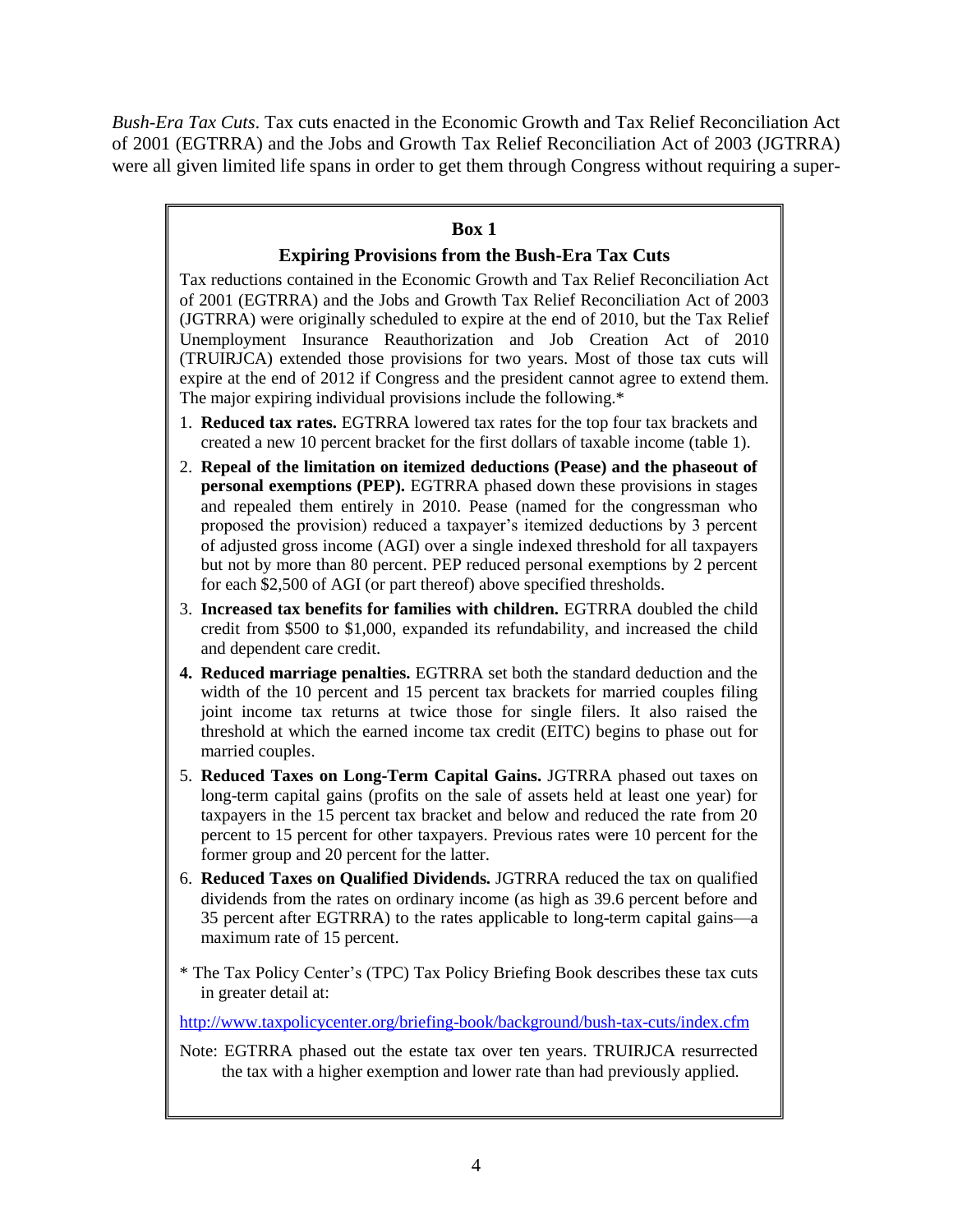majority vote in the Senate. Subsequent attempts to make the provisions permanent generally failed, and most of them were scheduled to expire at the end of 2010. In December of that year, the Tax Relief Unemployment Insurance Reauthorization and Job Creation Act of 2010 (TRUIRCA) extended all of the provisions for an additional two years. Absent congressional action, most EGTRRA and JGTRRA provisions will expire at the end of 2012 (box  $1)$ .<sup>4</sup>

Expiration of the Bush-era tax cuts would increase tax rates on most ranges of ordinary income and on long-term capital gains and qualified dividends. Elimination of the 10 percent bracket would raise pre-credit tax liability for everyone with taxable income, and rate increases for the top four tax brackets would boost tax bills for highincome households. Married couples would generally pay more tax because their 15 percent tax bracket would narrow and their standard deduction would be lower. Families with children under age 17 would lose half of their child credit and many would get smaller earned income and childcare credits. And high-income taxpayers would pay more tax as the reappearance of Pease and PEP would raise their taxable income.

| Table 1                                                                          |                            |          |        |  |  |  |  |  |  |
|----------------------------------------------------------------------------------|----------------------------|----------|--------|--|--|--|--|--|--|
| 2013 Federal Individual IncomeTax Rates,                                         |                            |          |        |  |  |  |  |  |  |
| <b>Standard Deduction, and Personal Exemption</b><br>under Alternative Tax Rules |                            |          |        |  |  |  |  |  |  |
|                                                                                  |                            |          |        |  |  |  |  |  |  |
| Taxable Income<br><b>Tax Cuts</b><br><b>Tax Cuts</b>                             |                            |          |        |  |  |  |  |  |  |
| Over                                                                             | But not over               | Extended | Expire |  |  |  |  |  |  |
| Single                                                                           |                            |          |        |  |  |  |  |  |  |
| 0                                                                                | 8,900                      | 10%      | 15%    |  |  |  |  |  |  |
| 8,900                                                                            | 36,150                     | 15%      | 15%    |  |  |  |  |  |  |
| 36,150                                                                           | 87,550                     | 25%      | 28%    |  |  |  |  |  |  |
| 87,550                                                                           | 182,600                    | 28%      | 31%    |  |  |  |  |  |  |
| 182,600                                                                          | 397,000                    | 33%      | 36%    |  |  |  |  |  |  |
| 397,000                                                                          |                            | 35%      | 39.6%  |  |  |  |  |  |  |
| <b>Married Filing Jointly</b>                                                    |                            |          |        |  |  |  |  |  |  |
| 0                                                                                | 17,800                     | 10%      | 15%    |  |  |  |  |  |  |
| 17,800                                                                           | 60.350                     | 15%      | 15%    |  |  |  |  |  |  |
| 60,350                                                                           | 72,300                     | 15%      | 28%    |  |  |  |  |  |  |
| 72,300                                                                           | 145,900                    | 25%      | 28%    |  |  |  |  |  |  |
| 145,900                                                                          | 222,300                    | 28%      | 31%    |  |  |  |  |  |  |
| 222,300                                                                          | 397,000                    | 33%      | 36%    |  |  |  |  |  |  |
| 397,000                                                                          |                            | 35%      | 39.6%  |  |  |  |  |  |  |
|                                                                                  | <b>Head of Household</b>   |          |        |  |  |  |  |  |  |
| 0                                                                                | 12,700                     | 10%      | 15%    |  |  |  |  |  |  |
| 12,700                                                                           | 48,400                     | 15%      | 15%    |  |  |  |  |  |  |
| 48,400                                                                           | 125,000                    | 25%      | 28%    |  |  |  |  |  |  |
| 125,000                                                                          | 202,450                    | 28%      | 31%    |  |  |  |  |  |  |
| 202,450                                                                          | 397,000                    | 33%      | 36%    |  |  |  |  |  |  |
| 397,000                                                                          |                            | 35%      | 39.6%  |  |  |  |  |  |  |
|                                                                                  | <b>Standard Deduction</b>  |          |        |  |  |  |  |  |  |
|                                                                                  | Single:                    | 6,050    | 6,050  |  |  |  |  |  |  |
|                                                                                  | Married Filing Jointly:    | 12,100   | 10,150 |  |  |  |  |  |  |
|                                                                                  | Head of Household:         | 8,900    | 8,900  |  |  |  |  |  |  |
|                                                                                  | <b>Personal Exemption:</b> | 3,850    | 3,850  |  |  |  |  |  |  |
|                                                                                  | Source: Tax Policy Center  |          |        |  |  |  |  |  |  |

*Obama-Era Tax Cuts*. Three of the tax provisions in ARRA cut 2009 and 2010 taxes for some low-income families by increasing the child credit and the EITC, and EXPANDED credits available to households with students in college. The 2010 tax act extended those provisions through 2012 but they are now scheduled to expire in 2013 (box 2).

*The Estate Tax*. EGTRRA phased out the estate tax over ten years, raising the effective exemption in stages from \$675,000 in 2000 (then scheduled to increase to \$1 million by 2006) to \$3.5 million in 2009 and lowering the top tax rate from 55 percent to 45 percent before eliminating the tax entirely for tax year 2010 only. Pre-EGTRRA provisions were scheduled to resume in 2011. TRUIRCA delayed expiration of the EGTRRA tax cuts, restoring the tax at a lower rate and a higher exemption than in 2009. It set the exemption at \$5 million (indexed for inflation) and the top rate at  $35$  percent for 2011 and  $2012$ <sup>5</sup> If Congress fails to extend these

 $\overline{a}$ 

<http://www.taxpolicycenter.org/briefing-book/background/bush-tax-cuts/index.cfm>

<sup>4</sup> TPC's Tax Policy Briefing Book describes these tax cuts in greater detail at:

 $5$  TRUIRCA also set those parameters for the estates of people dying in 2010 but gave executors the option of paying no estate tax and accepting the modified carryover basis rules originally provided in EGTRRA. Those rules set the basis of inherited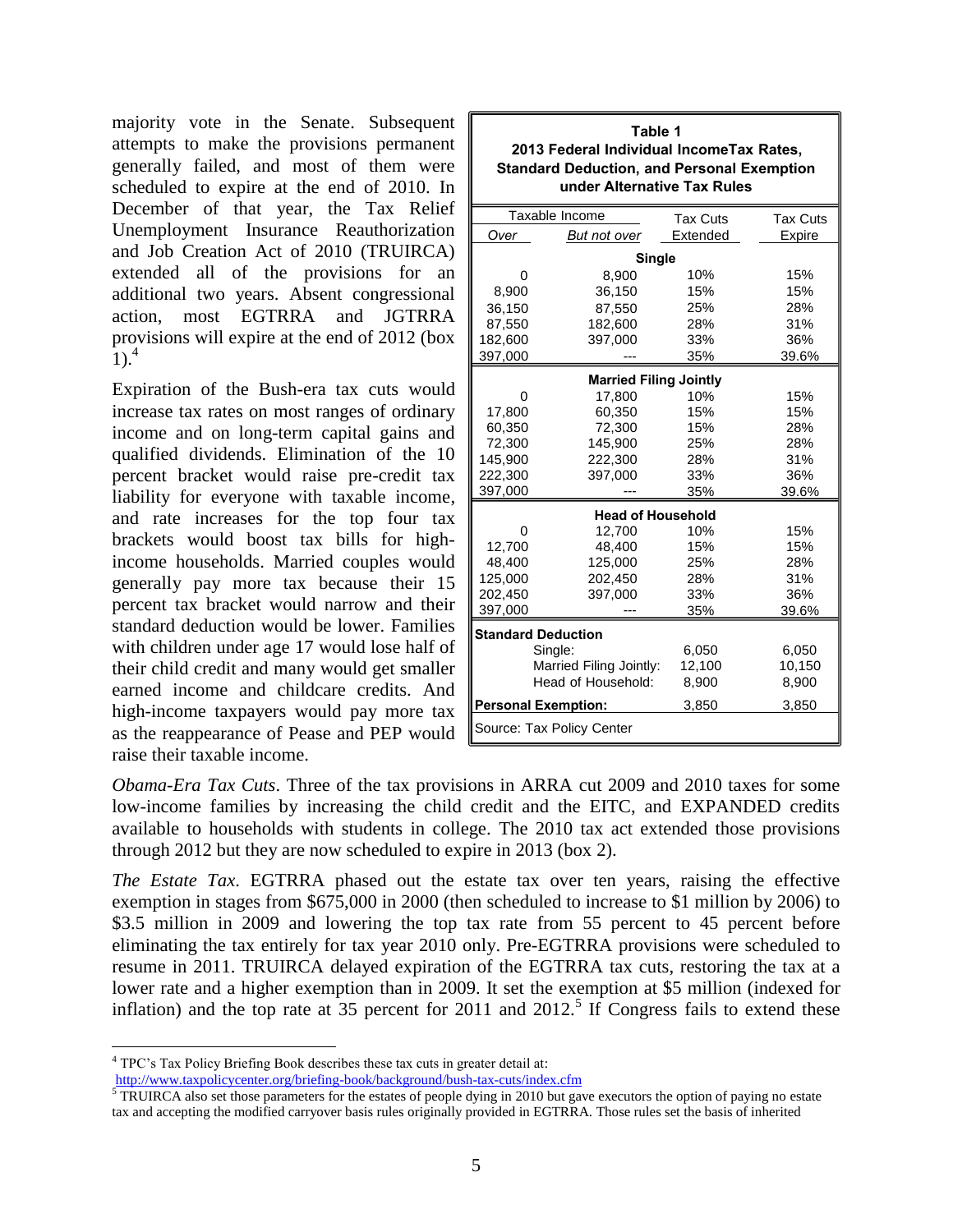provisions, the effective exemption would drop from more than \$5 million (indexed for inflation) to \$1 million (unindexed), the top tax rate would increase from 35 percent to 55 percent, and surviving spouses would no longer be allowed to claim the exemption not used by the spouse who died.

*Temporary Increase in AMT Exemption*. The AMT operates parallel to the regular tax and sets a floor on total tax liability. Taxpayers whose income exceeds the AMT exemption must calculate both regular tax and AMT liabilities and pay the larger amount.<sup>6</sup> EGTRRA temporarily increased the AMT exemption to preclude the alternative levy's reducing the impact of other tax cuts in the legislation. Since then, Congress has repeatedly "patched" the AMT by setting higher exemptions but only for a year or two at a time. The most recent patch, enacted in 2010, covered tax years 2010 and 2011 and raised the 2011 exemption from \$45,000 to \$74,450 for couples and from \$33,750 to \$48,450 for others. If Congress does not enact another patch and extend it retroactively to the current year, the AMT will hit tens of millions more taxpayers, boosting their 2012 tax liability substantially.

# **Box 2**

## **Expiring Obama-Era Tax Cuts**

- 1. **Expand the Earned Income Tax Credit (EITC) for Larger Families and Married Couples.** The American Recovery and Reinvestment Tax Act of 2009 (ARRA) increased the EITC wage subsidy rate from 40 percent to 45 percent for families with three or more children and increased the start of the credit phaseout range for married couples filing joint tax returns to \$5,000 more than that for single workers, up from \$3,000 under previous law. (The threshold for couples would revert to that for other filers if the Bush-era tax cuts expire as scheduled.)
- 2. **Increase Refundability of the Child Tax Credit.** Families can claim a child tax credit (CTC) of up to \$1,000 per child under age 17. If the credit exceeds taxes owed, families can receive some or all of the balance as a refund, known as the additional child tax credit (ACTC). The ACTC is limited to 15 percent of earnings above a threshold—\$12,550 in 2009 (indexed for inflation). ARRA lowered that threshold to an unindexed \$3,000, making the ACTC available to more working parents and increasing its value for others. (The maximum credit would fall by half if the Bush-era tax cuts expire as scheduled.)
- 3. **Replace the Hope Credit with the American Opportunity Credit (AOTC).** ARRA replaced the Hope credit for college students with the AOTC for two years. The change increased the number of years a student could claim the credit from two to four, raised the maximum credit from \$1,800 to \$2,500, and made the credit 40 percent refundable (i.e., taxpayers could claim as much as 40 percent of the credit in excess of their positive tax liability). If the change is not extended, tuition credits would cover less college cost for fewer years and would no longer be refundable.

 $\overline{a}$ 

property at the smaller of the decedent's basis or its fair market value when the decedent died. The executor could, however, step up the basis of chosen assets by a total of \$1.3 million plus an additional \$3 million for assets left to a surviving spouse.  $6$  TPC's Tax Policy Briefing Book describes the AMT in greater detail at: [http://www.taxpolicycenter.org/briefing-book/key-elements/amt/index.cfm.](http://www.taxpolicycenter.org/briefing-book/key-elements/amt/index.cfm)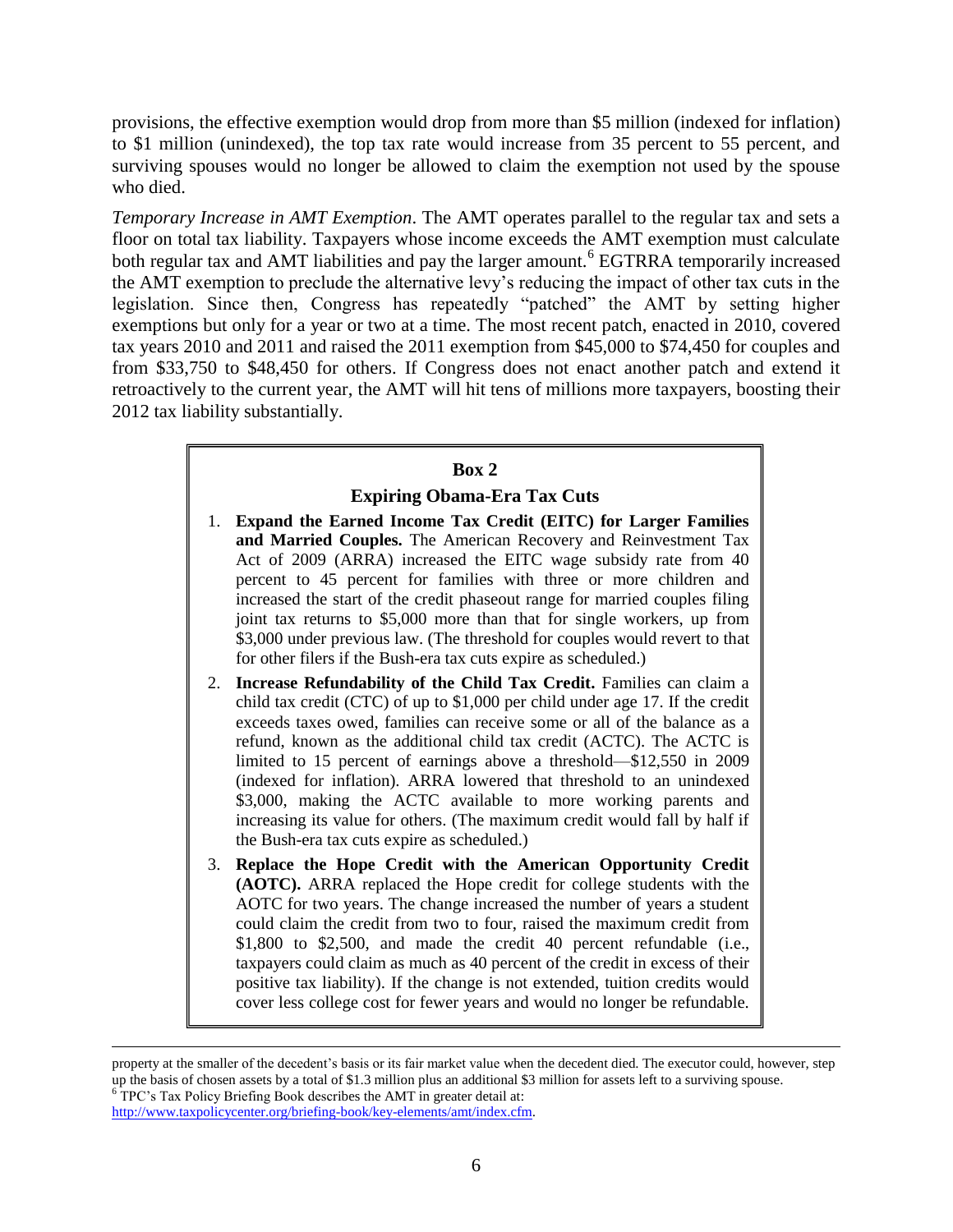*Temporary Payroll Tax Cut*. The 2010 tax act reduced the rate for the employee's share of the payroll tax supporting Social Security from 6.2 percent to 4.2 percent for calendar year 2011. Subsequent legislation extended the rate cut for another year. The rate cut will expire at the end of 2012, returning the tax rate to its permanent level.

*Taxes Created by the 2010 Health Care Legislation*. The ACA imposed new taxes to help finance new healthcare provisions. Starting in 2013, high-income taxpayers will pay an additional 0.9 percent tax on their earnings above specified thresholds—\$250,000 for married couples and \$200,000 for others. 7 That would raise from 2.9 to 3.8 percent the combined tax rate that these high-income households and their employers pay on earnings above the thresholds. High-income households will also pay an additional 3.8 percent tax on capital gains, dividend, and interest income over the same thresholds.<sup>8</sup> In addition, the ACA increased the AGI threshold for deducting medical expenses from 7.5 percent to 10 percent for non-elderly taxpayers.

*Extenders*. Many short-term tax provisions that Congress regularly extends, known as "extenders," have either already expired or will expire by the end of 2012. Most of the provisions affect businesses, but some involve individual taxes. The individual provisions cover a broad range of issues, from the deductibility of state and local sales taxes to the adoption credit and the deduction for qualified education expenses. The business provisions include the research and experimentation credit, the work opportunity tax credit, and many other targeted incentives. In addition, the temporary "bonus depreciation" provision will expire for new investments. That provision allowed companies to expense the full cost of qualified machinery and equipment in 2011 (50 percent in 2012) rather than claiming deductions for depreciation over time.

Some of the impending tax increases affect taxpayers independently of others, but many interact. For example, expiration of the temporary payroll tax cut does not affect the amount of income tax that households would pay. In contrast, the AMT would affect fewer taxpayers if other individual income tax cuts expire (because higher regular taxes make AMT liability less likely) and thus reduce the amount of revenue the AMT would collect.

## **Overall Effects of the Fiscal Cliff**

 $\overline{a}$ 

Estimates from the Tax Policy Center and the Joint Committee on Taxation indicate that if all the tax increases scheduled for January 1, 2013, take effect, and if the AMT patch is not extended through 2013, tax liability will increase by \$536 billion—or about 21 percent—in 2013, relative to the taxes people would owe if all pending tax increases were postponed. This estimate takes account of estimated short-run behavioral responses to higher marginal income tax rates and increased taxation of realized capital gains.<sup>9</sup>

Taxes would rise throughout the income distribution, but the increase would vary among income groups (table 2 and figure 1). The average federal tax rate—including individual income taxes, payroll taxes, corporate income taxes, and estate taxes—would increase from 19 percent to 24

 $<sup>7</sup>$  Because the tax will apply only to earnings above the relevant threshold, affected taxpayers will not face a large jump in taxes</sup> as soon as their earnings exceed the threshold.

<sup>&</sup>lt;sup>8</sup> The 3.8 percent tax applies to the smaller of investment income and the excess of AGI over the thresholds—\$250,000 for married couples filing joint tax returns and \$200,000 for others. Limiting the investment subject to tax in that way prevents taxpayers from facing substantial tax increases over a short income range at the threshold.

 $9$  The revenue estimate takes account of short-run behavioral changes but does not consider macroeconomic effects. The distributional effects discussed below do not include either of those effects—they are static estimates.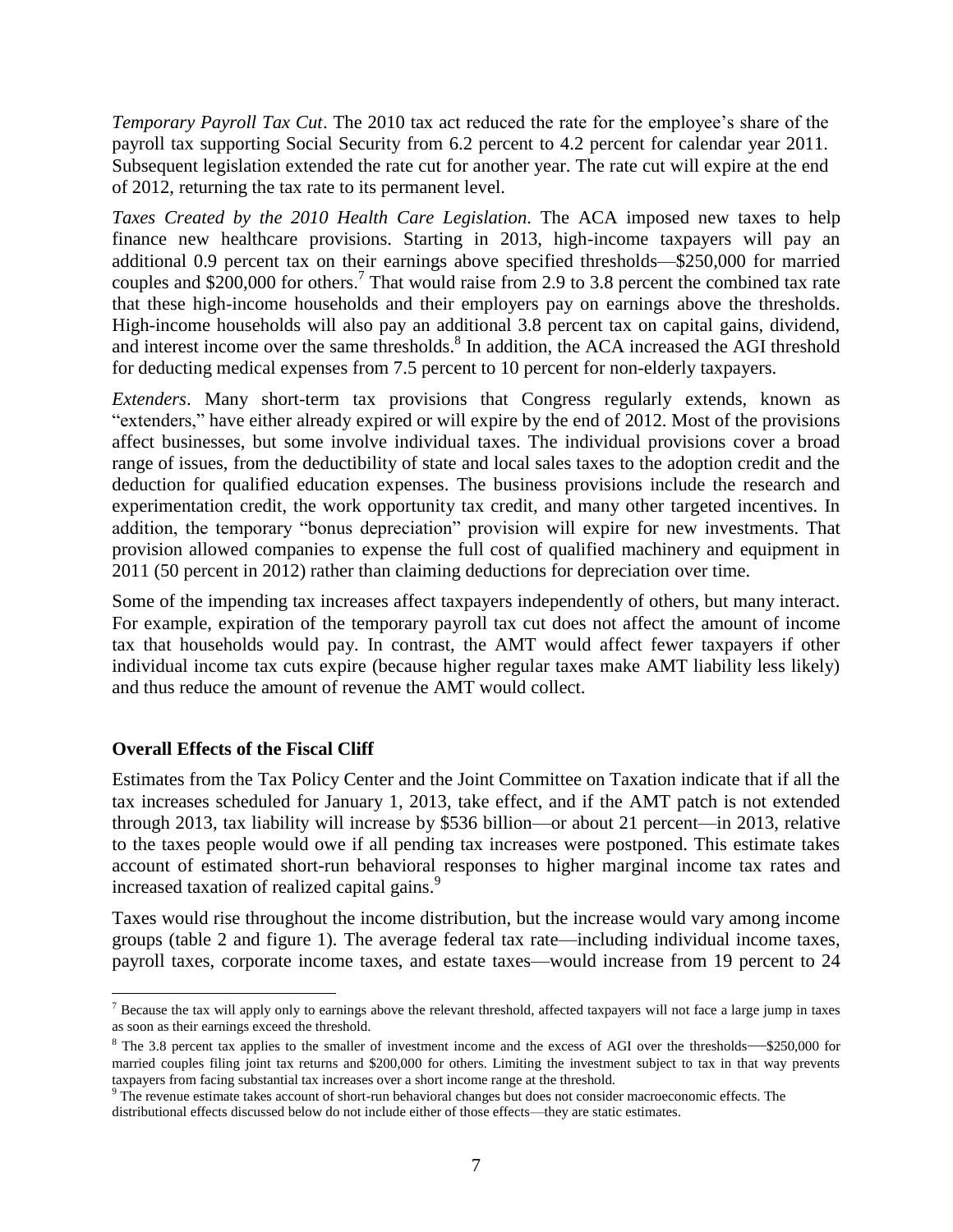percent. The average tax burden would increase by almost \$3,500 per tax unit—roughly 5 percent of pretax income. In the middle quintile, tax burdens would increase by an average of almost \$2,000—just short of 4 percent of pretax income. Every income group would see taxes rise by more than 3.5 percent of pretax income. Upper income taxpayers would experience the largest tax increases, both in absolute terms and as a percentage of income. The top quintile would see its tax burden rise by slightly over \$14,000 per tax return, almost 6 percent of pretax income. Taxpayers in the top 1 percent of the distribution would experience an average tax increase of over \$120,000, slightly over 7 percent of their pretax income.

| Cash Income<br>Percentile | Tax Units             |                     | Percent                          | Share of<br>Total        | Average<br>Federal Tax | Average Federal<br><b>Tax Rate</b> |                                              |  |
|---------------------------|-----------------------|---------------------|----------------------------------|--------------------------|------------------------|------------------------------------|----------------------------------------------|--|
|                           | Number<br>(thousands) | Percent<br>of Total | Change in<br>After-Tax<br>Income | Federal<br>Tax<br>Change | Change<br>(dollars)    | Change<br>(% points)               | Complete<br><b>Fiscal Cliff</b><br>(percent) |  |
| Lowest Quintile           | 40,520                | 25.6                | $-3.7$                           | 3.1                      | 412                    | 3.7                                | 4.3                                          |  |
| <b>Second Quintile</b>    | 36,208                | 22.9                | $-4.5$                           | 8.2                      | 1,231                  | 4.1                                | 12.1                                         |  |
| Middle Quintile           | 31,370                | 19.8                | $-4.4$                           | 11.4                     | 1,984                  | 3.8                                | 17.8                                         |  |
| Fourth Quintile           | 26,062                | 16.5                | $-5.1$                           | 16.9                     | 3,540                  | 4.2                                | 21.6                                         |  |
| <b>Top Quintile</b>       | 23,189                | 14.7                | $-7.7$                           | 60.3                     | 14,173                 | 5.8                                | 30.9                                         |  |
| All                       | 158,260               | 100.0               | $-6.2$                           | 100.0                    | 3,446                  | 5.0                                | 24.3                                         |  |
| Addendum                  |                       |                     |                                  |                          |                        |                                    |                                              |  |
| 80-90                     | 11,692                | 7.4                 | $-6.3$                           | 13.6                     | 6,359                  | 5.1                                | 24.9                                         |  |
| 90-95                     | 5,736                 | 3.6                 | $-6.3$                           | 8.7                      | 8,271                  | 5.0                                | 26.7                                         |  |
| 95-99                     | 4,615                 | 2.9                 | $-6.9$                           | 12.6                     | 14,871                 | 5.2                                | 29.9                                         |  |
| Top 1 Percent             | 1,147                 | 0.7                 | $-10.5$                          | 25.4                     | 120,537                | 7.2                                | 38.4                                         |  |
| Top 0.1 Percent           | 117                   | 0.1                 | $-11.8$                          | 13.6                     | 633,946                | 7.9                                | 40.5                                         |  |

| Table 2                                                            |  |
|--------------------------------------------------------------------|--|
| Distribution of Federal Tax Change by Cash Income Percentile, 2013 |  |

Source: Urban-Brookings Tax Policy Center Microsimulation Model (version 0412-7).

Number of AMT Taxpayers (millions). Baseline: 4.0 Proposal: 21.7

Notes: Includes both filing and non-filing units but excludes those that are dependents of other tax units. Tax units with negative cash income are excluded from the lowest income class but are included in the totals. For a description of cash income, see http://www.taxpolicycenter.org/TaxModel/income.cfm .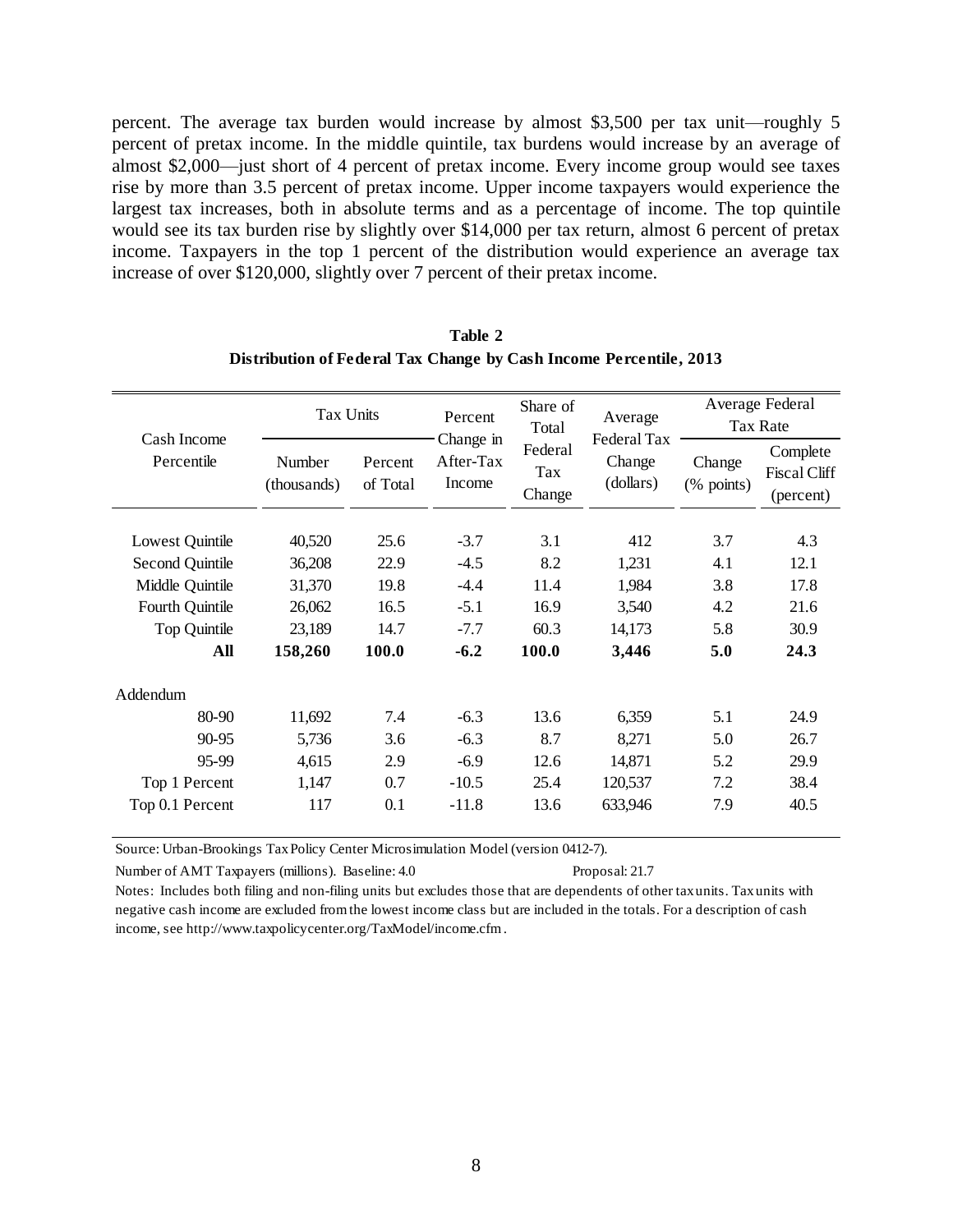

The tax increases include higher marginal tax rates that could, if sustained over time, adversely affect incentives to work and save and would encourage taxpayers to claim more deductions and exemptions. Average effective marginal tax rates—the tax paid on the last dollar of income, which most affects taxpayer decisions—would rise by about 5 percentage points on wages and salaries and on interest income, by about 7 percentage points on realized capital gains, and by more than 20 percentage points on qualified dividends (table 3). Average marginal tax rates would increase for every income group, but would increase the most at the very highest income levels. Taxpayers in the  $80<sup>th</sup>$  to  $99<sup>th</sup>$  percentiles would experience somewhat smaller increases in marginal tax rates because many would become newly subject to the alternative minimum tax when the AMT patch expires.

## **Effects of Separate Provisions**

Congress may choose to avoid some of the scheduled tax increases and not others. The separate provisions have very different effects in total and across income groups. Furthermore, the measured effect of the different tax increases depends on the order in which they are considered because the provisions interact with one another. The size of these interaction effects, however, varies among different groups of provisions.

The effects of some provisions are independent of others. The tax increases resulting from expiration of the payroll tax cut, 2009 expansions in refundable credits, the estate tax changes, and most of the extenders are independent of each other and also largely independent of changes in other income tax provisions. They would raise households' tax bills by the same amount, regardless of whether other tax increases occur. But there are substantial interactions among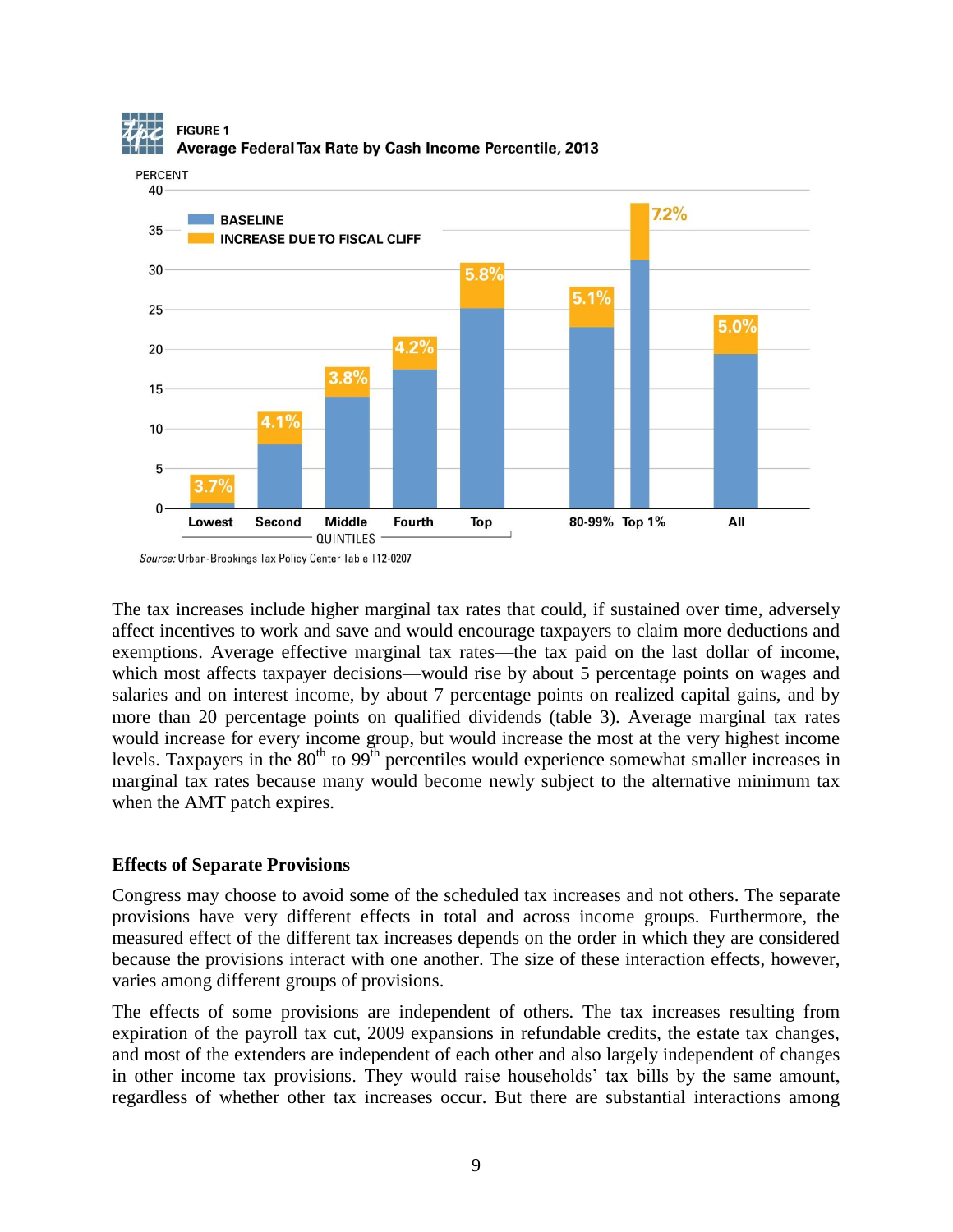other provisions. Most obviously, estimating the impact of not patching the AMT before other tax increases would make its effects appear much larger than if it is applied after other changes have raised regular tax liabilities. And the estimated tax increase from allowing the Bush-era tax cuts to expire would be much larger if the AMT patch were extended than if significant portions were allowed to expire.

|                            | Panel A: Average Effective Marginal Tax Rate on Wages and Salaries |                 |                             |                      |                 |                                    |                      |  |  |  |  |
|----------------------------|--------------------------------------------------------------------|-----------------|-----------------------------|----------------------|-----------------|------------------------------------|----------------------|--|--|--|--|
|                            |                                                                    |                 | Individual Income Tax       |                      |                 | Individual Income plus Payroll Tax |                      |  |  |  |  |
| Cash Income<br>Percentiles | Tax Units<br>(thousands)                                           | <b>Baseline</b> | Complete<br>Fiscal<br>Cliff | Change<br>(% points) | <b>Baseline</b> | Complete<br>Fiscal<br>Cliff        | Change<br>(% points) |  |  |  |  |
| Lowest Quintile            | 40,520                                                             | $-1.0$          | 3.2                         | 4.1                  | 12.0            | 18.0                               | 6.1                  |  |  |  |  |
| Second Quintile            | 36,208                                                             | 16.7            | 18.0                        | 1.2                  | 29.6            | 32.7                               | 3.1                  |  |  |  |  |
| Third Ouintile             | 31,370                                                             | 18.3            | 20.1                        | 1.8                  | 31.0            | 34.7                               | 3.7                  |  |  |  |  |
| Fourth Ouintile            | 26,062                                                             | 18.5            | 23.7                        | 5.2                  | 31.3            | 38.4                               | 7.1                  |  |  |  |  |
| Top Quintile               | 23,189                                                             | 28.4            | 32.0                        | 3.6                  | 35.8            | 40.5                               | 4.7                  |  |  |  |  |
| All                        | 158,260                                                            | 22.2            | 25.6                        | 3.4                  | 32.5            | 37.4                               | 4.9                  |  |  |  |  |
| Addendum                   |                                                                    |                 |                             |                      |                 |                                    |                      |  |  |  |  |
| 80-90                      | 11,691                                                             | 24.3            | 27.5                        | 3.2                  | 35.2            | 39.9                               | 4.7                  |  |  |  |  |
| 90-95                      | 5,736                                                              | 26.8            | 28.1                        | 1.4                  | 35.3            | 37.8                               | 2.5                  |  |  |  |  |
| 95-99                      | 4.614                                                              | 31.6            | 34.2                        | 2.5                  | 36.8            | 40.2                               | 3.4                  |  |  |  |  |
| Top 1 Percent              | 1,147                                                              | 32.8            | 39.9                        | 7.1                  | 35.9            | 44.0                               | 8.1                  |  |  |  |  |
| Top 0.1 Percent            | 117                                                                | 34.4            | 40.3                        | 5.9                  | 37.3            | 44.1                               | 6.8                  |  |  |  |  |

**Table 3 Distribution of Average Effective Marginal Tax Rates by Cash Income Percentile, 2013**

| Panel B: Average Effective Marginal Individual Income Tax Rate on |
|-------------------------------------------------------------------|
| Long-Term Capital Gains, Qualified Dividends, and Interest Income |

|                            |                          | Long-term Capital Gains |                             |                                                    |                 | <b>Oualified Dividends</b>  |                         | <b>Interest Income</b> |                             |                                      |  |
|----------------------------|--------------------------|-------------------------|-----------------------------|----------------------------------------------------|-----------------|-----------------------------|-------------------------|------------------------|-----------------------------|--------------------------------------|--|
| Cash Income<br>Percentiles | Tax Units<br>(thousands) | <b>Baseline</b>         | Complete<br>Fiscal<br>Cliff | Change<br>$(% \mathcal{L}_{0}^{\infty}$ (% points) | <b>Baseline</b> | Complete<br>Fiscal<br>Cliff | Change<br>$(\%$ points) | <b>Baseline</b>        | Complete<br>Fiscal<br>Cliff | Change<br>$(% \mathbf{p}$ (% points) |  |
| Lowest Quintile            | 40,520                   | 1.0                     | 1.5                         | 0.5                                                | 0.9             | 2.0                         | 1.1                     | 2.5                    | 3.7                         | 1.2                                  |  |
| Second Quintile            | 36,208                   | 0.6                     | 3.1                         | 2.5                                                | 0.8             | 7.7                         | 6.9                     | 6.7                    | 9.1                         | 2.4                                  |  |
| Third Quintile             | 31,370                   | 3.3                     | 9.6                         | 6.3                                                | 5.2             | 18.2                        | 13.0                    | 16.1                   | 19.1                        | 3.0                                  |  |
| Fourth Quintile            | 26,062                   | 5.8                     | 13.0                        | 7.2                                                | 8.5             | 24.3                        | 15.8                    | 20.5                   | 24.5                        | 4.0                                  |  |
| Top Quintile               | 23,189                   | 14.7                    | 22.3                        | 7.5                                                | 15.5            | 37.3                        | 21.8                    | 27.2                   | 33.7                        | 6.5                                  |  |
| All                        | 158,260                  | 13.7                    | 20.9                        | 7.2                                                | 13.9            | 34.2                        | 20.3                    | 21.6                   | 26.7                        | 5.1                                  |  |
| Addendum                   |                          |                         |                             |                                                    |                 |                             |                         |                        |                             |                                      |  |
| 80-90                      | 11,691                   | 11.7                    | 16.2                        | 4.5                                                | 11.8            | 27.3                        | 15.5                    | 24.4                   | 27.8                        | 3.4                                  |  |
| 90-95                      | 5,736                    | 13.0                    | 17.9                        | 4.9                                                | 13.6            | 27.8                        | 14.2                    | 24.8                   | 27.8                        | 3.0                                  |  |
| 95-99                      | 4,614                    | 16.7                    | 23.4                        | 6.8                                                | 18.0            | 34.9                        | 16.9                    | 30.0                   | 34.2                        | 4.2                                  |  |
| Top 1 Percent              | 1,147                    | 14.6                    | 22.7                        | 8.1                                                | 15.3            | 41.1                        | 25.8                    | 27.4                   | 36.7                        | 9.3                                  |  |
| Top 0.1 Percent            | 117                      | 14.6                    | 23.0                        | 8.4                                                | 15.0            | 42.0                        | 27.0                    | 26.6                   | 36.3                        | 9.7                                  |  |

Source: Urban-Brookings Tax Policy Center Microsimulation Model (version 0412-7).

Notes: Includes both filing and non-filing units but excludes those that are dependents of other tax units. Tax units with negative cash income are excluded from the lowest income class but are included in the totals. For a description of cash income, see http://www.taxpolicycenter.org/TaxModel/income.cfm . Effective marginal tax rates are weighted by the respective income source.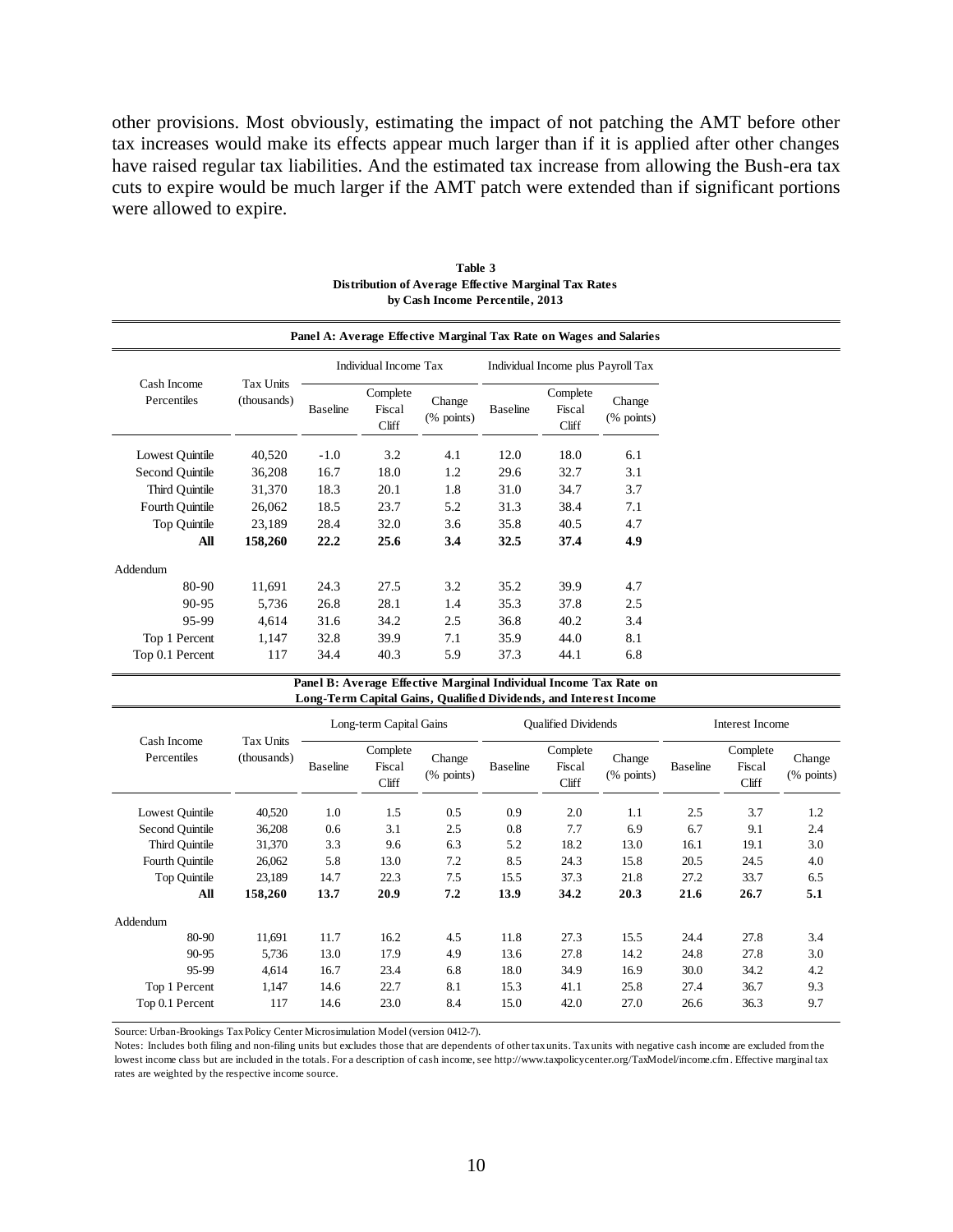## Rationale for Ordering Used

 $\overline{a}$ 

This analysis divides the tax increases into nine groups and ranks them based on our estimate of their likelihood of occurring. That ranking is obviously subjective—no one knows what Congress and the president will do over coming months. But public discussion, proposals advanced by the two presidential candidates and members of Congress, and past congressional actions provide guidance in choosing the order used to analyze the different provisions. This analysis considers provisions in the following groups and order:

- 1. *Payroll Tax.* Neither presidential candidate has proposed extending the temporary payroll tax cut, and Congress has shown little interest in further economic stimulus.
- *2. Health Care Law Provisions*. Tax increases on high-income households provide important funding for the expanded coverage provided in the 2010 healthcare legislation. They will take effect at the beginning of 2013 unless Congress delays or repeals them, but there appears little likelihood that the current Congress will do so.
- 3. *High-Income Capital Gains and Dividends*. President Obama has repeatedly proposed allowing the Bush-era tax cuts to expire for high-income taxpayers<sup>10</sup> and the Democratic majority in the Senate has also supported allowing these provisions to expire; they could block an extension if they wanted to. But the Republicans support extension of all the tax cuts. This could occur again as part of a compromise, as it did at the end of 2010.
- 4. *High-Income Rates, Pease, and PEP.* These increases would also take place under the president's repeated proposals, but the Republican majority in the House would defer or repeal them.
- 5. *Stimulus Legislation EITC, CTC, and AOTC.* These provisions are also controversial, but in the reverse direction. President Obama has proposed making them permanent, while both the Republican majority in the House of Representatives and candidate Mitt Romney would allow them to expire.
- 6. *Extender*s. Congress has repeatedly extended this group of short-term tax provisions.
- 7. *Estate Tax.* Although they differ markedly on specific values, President Obama and Republican and Democratic leaders in Congress all favor increasing the estate tax exemption and lowering the estate tax rate relative to what is scheduled to happen in 2013.
- 8. *2001/2003 Tax Provisions Primarily Affecting Low- and Middle-Income Households.*  President Obama has proposed extending the Bush-era tax cuts for all but the highestincome households and Republicans want to extend the cuts for everyone.<sup>11</sup>
- 9. *Alternative Minimum Tax Patch.* Congress has repeatedly enacted temporary increases in the AMT exemption to protect millions of taxpayers from paying the additional tax. The president has proposed an AMT patch in his budget, and Mitt Romney has proposed eliminating the AMT completely.

 $10$  In his first three budgets, President Obama proposed to continue taxing qualified dividends the same as long-term capital gains. However, his 2013 budget proposed to revert to taxing all dividends the same as ordinary income for higher-income taxpayers. <sup>11</sup> These provisions include all those listed in box 1. The president would make those provisions permanent for married couples filing jointly with AGI under \$250,000 and others with AGI under \$200,000 (indexed for inflation from 2009).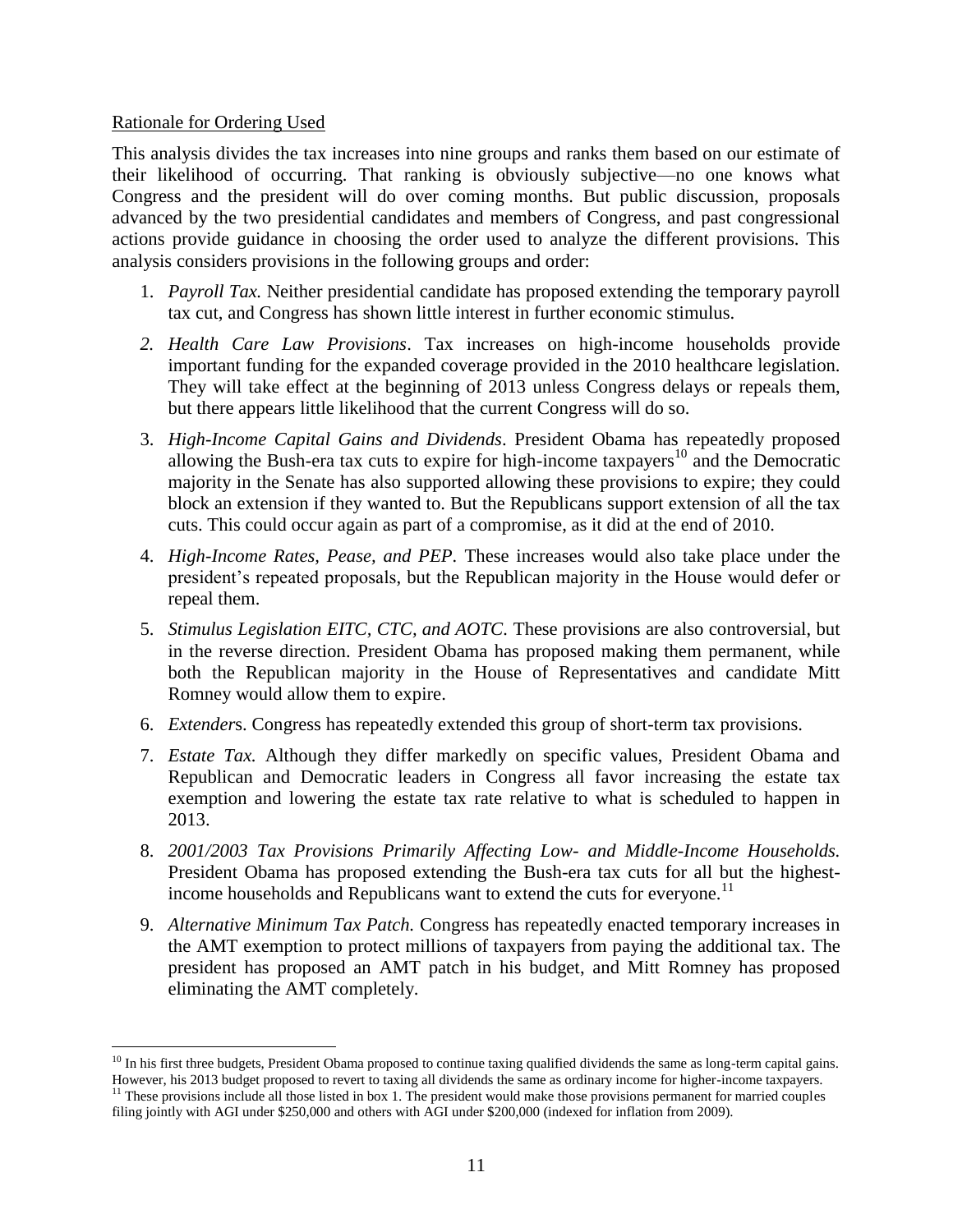In summary, items 1 and 2 represent scheduled tax increases that are the most likely to occur the first is an expiring temporary tax cut that neither side has proposed to extend and the second is a key component of legislation that the president and his supporters are adamant about protecting. Items 3 through 5 are tax issues on which the two parties disagree, with Republicans favoring extension of items 3 and 4 and Democrats favoring extension of item 5. Items 6 and 7 are potential tax increases that both sides would most likely avoid, although they differ about details. Items 8 and 9 are potential tax increases that both sides want to prevent, although they could take place in the event of gridlock caused by disagreement on other tax proposals or on spending cuts.

## Revenue Effects

 $\overline{a}$ 

Expiration of many tax provisions in 2013 would cause federal tax liability to jump by more than \$500 billion in that year alone (table 4).<sup>12</sup> That amount would represent more than a 20 percent increase in revenue, relative to the amount that would be collected if none of the provisions in the cliff took effect.

| Provision                                   | Billions of<br><b>Dollars</b> | Percentage<br>of Total |
|---------------------------------------------|-------------------------------|------------------------|
| 1. Payroll Tax                              | 115                           | 22                     |
| 2. Health Care Law Provisions               | 24                            | 5                      |
| 3. High Income Capital Gains and Dividends  | 8                             | $\overline{c}$         |
| 4. High Income Rates, Pease, and PEP        | 44                            | 8                      |
| 5. Stimulus Legislation EITC, CTC, and AOTC | 27                            | 5                      |
| 6. Extenders                                | 75                            | 14                     |
| 7. Estate Tax                               | 31                            | 6                      |
| 8. Remainder of 2001-03 Tax Provisions      | 171                           | 32                     |
| 9. Alternative Minimum Tax Patch            | 40                            | 8                      |
| <b>Total: Complete Fiscal Cliff</b>         | 536                           | 100                    |

**Table 4 Estimated Increases in Revenue by Tax Provisions, 2013**

Source: Urban-Brookings Tax Policy Center Microsimulation Model (version 0412-7) and TPC calculations based on CBO and JCT estimates.

By itself, expiration of the 2 percentage point payroll tax cut would reduce workers' paychecks by \$115 billion in 2013. The new healthcare taxes would collect about \$24 billion. Expiration of

 $12$  The estimates in table 4 show effects on 2013 calendar year tax liability, but the timing of actual collections may vary. The effect on the timing of receipts will be influenced by many factors, including when and how Treasury decides to alter withholding schedules in the event tax cuts are not extended and on whether or not Congress decides to waive penalties for those who end up paying too little withholding or estimated tax in 2012 due to expiration of the AMT patch.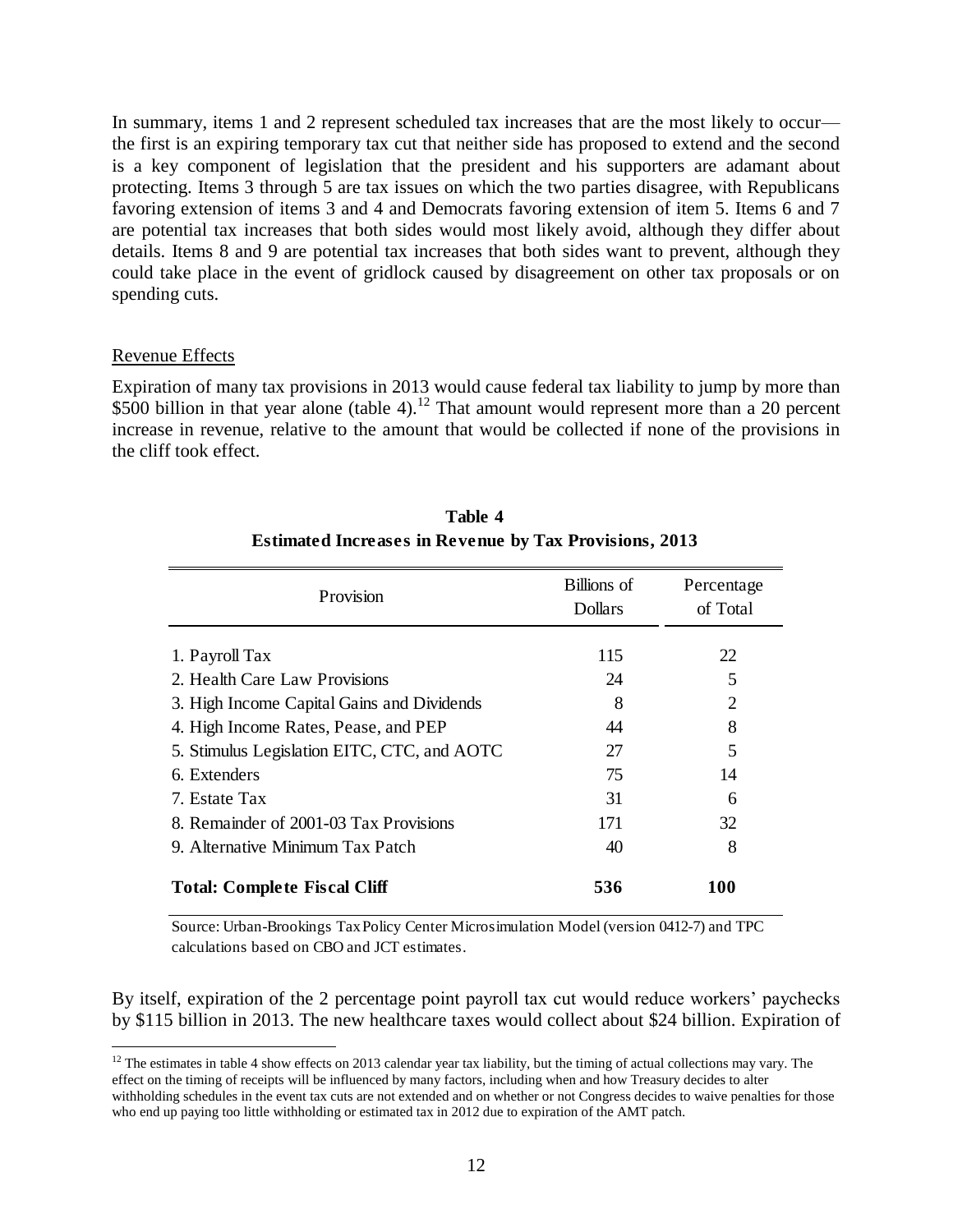EGTRRA and JGTRRA tax cuts on the highest incomes would raise \$52 billion in additional income taxes, about a sixth of that because of the increase in tax rates on long-term capital gains and dividends, but mostly because of the increase in the top two income tax rates and the return of Pease and PEP. Expiration of the remaining cuts from the 2009 stimulus bill would raise tax bills for low- and middle-income households by \$27 billion. Expiration of the extenders would raise about \$75 billion and the estate tax would bring in an additional \$31 billion. Nearly a third of the total revenue increase—just over \$170 billion—would come from expiration of the 2001/2003 tax cuts for low- and middle-incomes. Finally, not patching the AMT would raise \$40 billion in 2013.

Those estimates take into account short-term behavioral responses of taxpayers, who would report less taxable income and realize fewer capital gains because of the increase in marginal tax rates on ordinary income and capital gains. Those responses would be largest for the provisions affecting only high-income taxpayers (provisions 3 and 4 of table 4). For both these groups of provisions, the tax increase absent behavior would be larger than the estimates shown in table 4.

## Distributional Effects of Tax Changes

**FIGURE 2** 

The various tax components of the fiscal cliff would have markedly different effects on the distribution of the tax burden (figure 2 and tables 5 and 6). Some components would affect highincome taxpayers more than others. The new ACA taxes; expiration of tax cuts on high-income gains and dividends; expiration of high-income rates, Pease, and PEP; and expiration of



Change in Average Federal Tax Rate by Cash Income Percentile, 2013

Source: Urban-Brookings Tax Policy Center Tables T12-0208 to T12-0216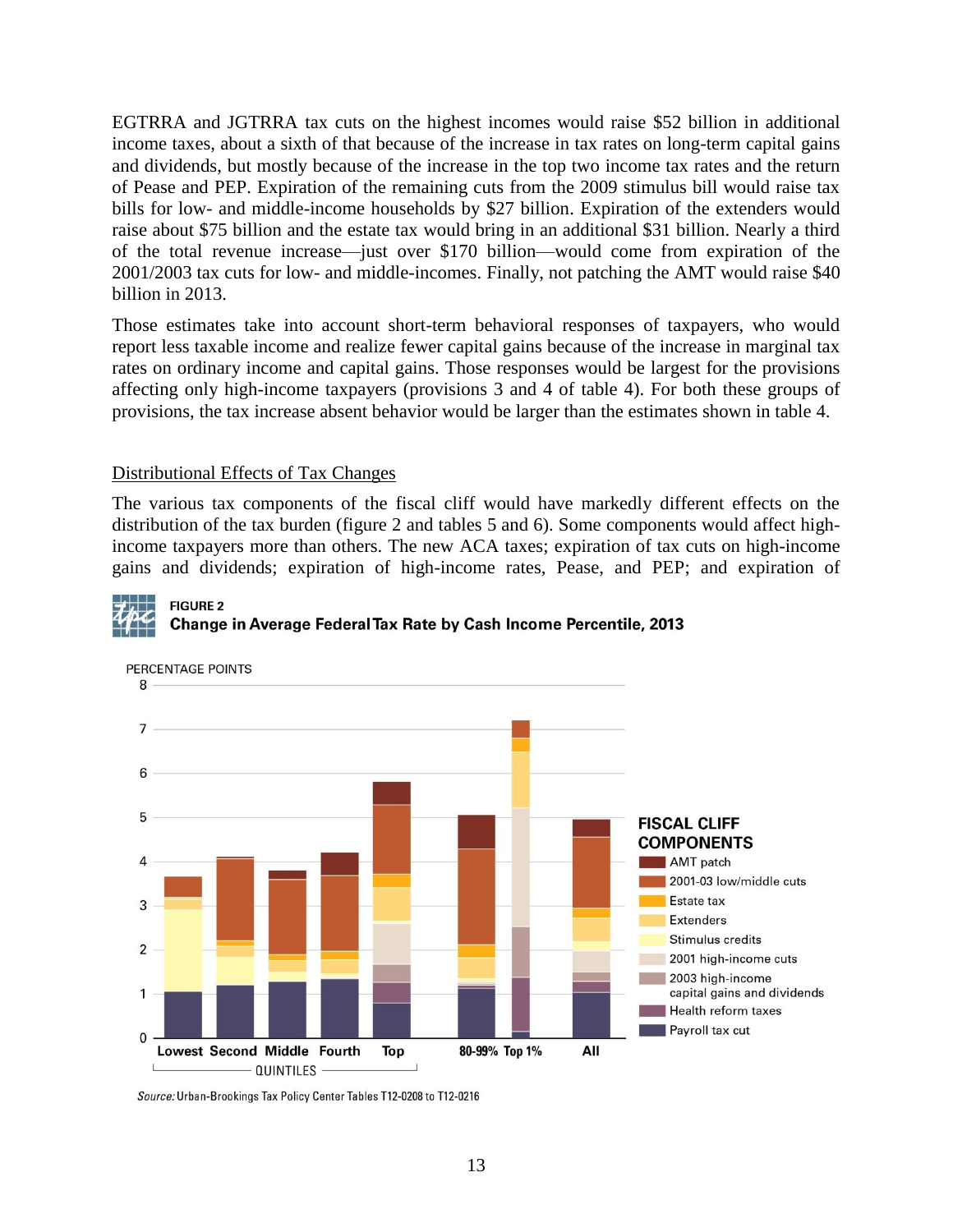extenders would all primarily affect the top quintile of tax units and raise taxes most as a share of income at the very top of the distribution. The estate tax provisions would also affect high income taxpayers the most, but would raise effective tax rates about the same for different groups within the top quintile because their primary effect would be to lower the wealth threshold at which taxpayers become subject to the tax. The AMT provisions would raise taxes most as a share of income for tax units in the top two quintiles of the distribution, but would have little effect on the very highest income taxpayers, most of whom would continue to pay the regular tax even after expiration of the AMT patch.

| <b>Tax Provisions</b>   |        |                                   | All | Top $1\%$ |     |     |     |
|-------------------------|--------|-----------------------------------|-----|-----------|-----|-----|-----|
|                         | Lowest | Second<br>Middle<br>Top<br>Fourth |     |           |     |     |     |
|                         |        |                                   |     |           |     |     |     |
| 1. Payroll Tax          | 1.1    | 1.2                               | 1.3 | 1.4       | 0.8 | 1.0 | 0.2 |
| 2. ACA Taxes            | 0.0    | 0.0                               | 0.0 | 0.0       | 0.5 | 0.3 | 1.2 |
| 3. 2003 - High Incomes  | 0.0    | 0.0                               | 0.0 | 0.0       | 0.4 | 0.2 | 1.2 |
| 4. 2001 - High Incomes  | 0.0    | 0.0                               | 0.0 | 0.0       | 0.9 | 0.5 | 2.7 |
| 5. 2009 Provisions      | 1.9    | 0.6                               | 0.2 | 0.1       | 0.0 | 0.2 | 0.0 |
| 6. Tax Extenders        | 0.3    | 0.3                               | 0.3 | 0.3       | 0.8 | 0.5 | 1.3 |
| 7. Estate Tax           | 0.0    | 0.1                               | 0.1 | 0.2       | 0.3 | 0.2 | 0.3 |
| 8. Rest of 2001-03 Cuts | 0.5    | 1.9                               | 1.7 | 1.7       | 1.6 | 1.6 | 0.4 |
| 9. AMT Patch            | 0.0    | 0.0                               | 0.2 | 0.5       | 0.5 | 0.4 | 0.0 |
|                         |        |                                   |     |           |     |     |     |
| All Provisions          | 3.7    | 4.1                               | 3.8 | 4.2       | 5.8 | 5.0 | 7.2 |
|                         |        |                                   |     |           |     |     |     |

## **Table 5 Change in Effective Tax Rates by Income Percentile, 2013** (percentage point change)

Source: Urban-Brookings Tax Policy Center Microsimulation Model (version 0412-7)

In contrast, expiration of the 2009 tax cuts would have the biggest impact on taxpayers at the bottom of the distribution, who would lose some benefits from refundable credits. Expiration of the payroll tax cuts would be slightly progressive through the bottom four quintiles, but would raise the effective tax rate least for the top quintile and, within the top quintiles, least at the very top. The highest-income taxpayers would experience a relatively smaller tax increase because, compared with other groups, they receive more of their income from capital returns than from wages and because much of their earnings is over the cap on earnings subject to the Social Security payroll tax and thus did not benefit from the 2 percent cut in that tax.

Expiration of the 2001/2003 lower- and middle-income tax cuts (i.e., those not applying to high incomes) would primarily affect taxpayers in the middle three quintiles of the distribution and those in the top quintile, but not those at the very top. The highest-income taxpayers would experience some tax increase from the higher rates on the first \$250,000 of their income, but measured as a share of income, that tax increase would be smaller than the average for all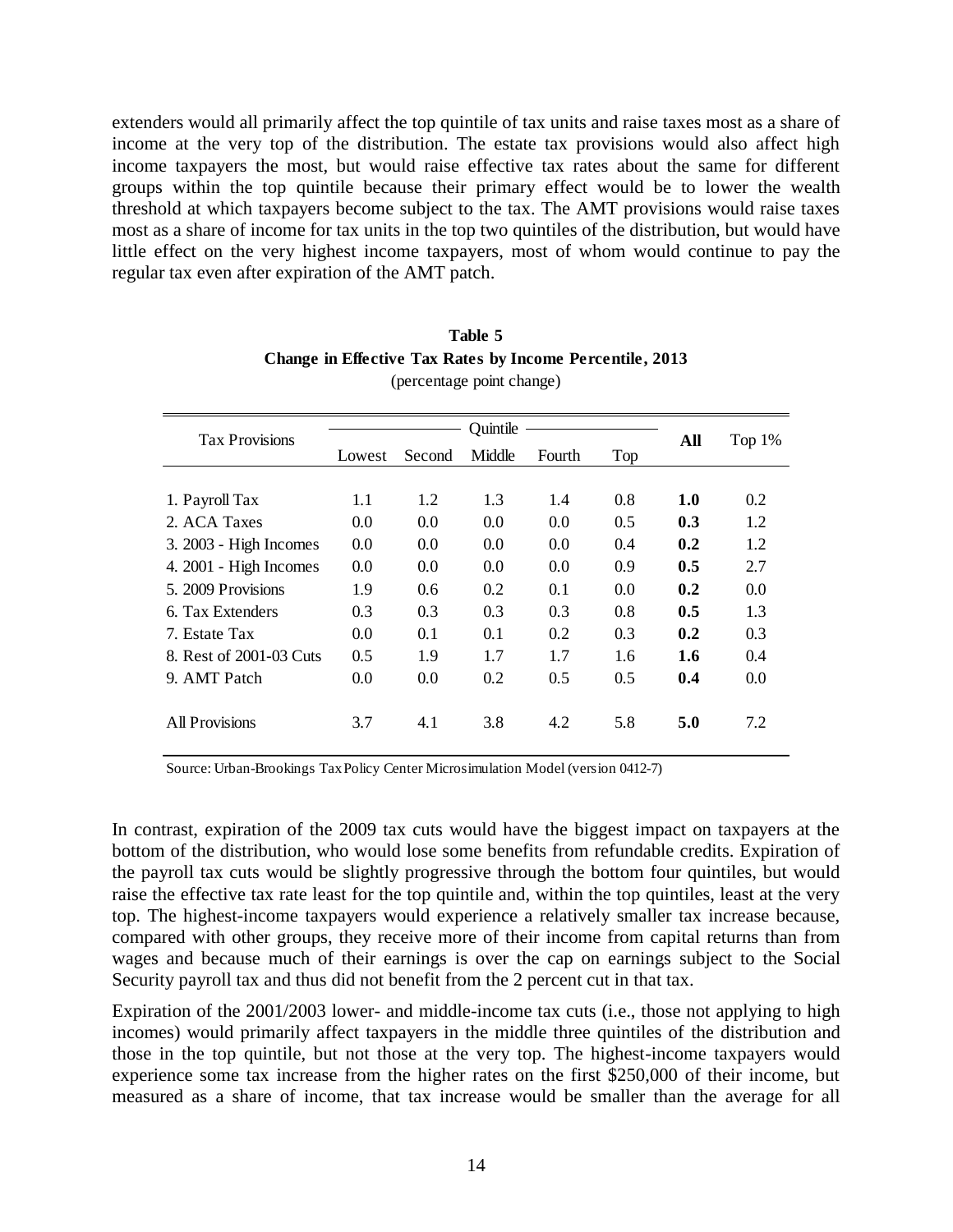taxpayers. The bottom quintile would experience some increase from the reduction in the child credit and the elimination of the 10 percent bracket, but many in that group would be unaffected because they would remain below or only slightly above relevant tax entry thresholds.

| <b>Tax Provisions</b>   |          | All            | Top 1%   |          |        |       |          |
|-------------------------|----------|----------------|----------|----------|--------|-------|----------|
|                         | Lowest   | Second         | Middle   | Fourth   | Top    |       |          |
|                         |          |                |          |          |        |       |          |
| 1. Payroll Tax          | 120      | 364            | 672      | 1,135    | 1,950  | 721   | 2,542    |
| 2. ACA Taxes            | $\Omega$ | $\overline{c}$ | 7        | 13       | 1,141  | 171   | 20,583   |
| 3. 2003 - High Incomes  | $\theta$ | $\theta$       | $\Omega$ | $\Omega$ | 996    | 146   | 19,198   |
| 4. 2001 - High Incomes  | $\Omega$ | $\Omega$       | $\Omega$ | $\Omega$ | 2.282  | 334   | 45,002   |
| 5. 2009 Provisions      | 209      | 185            | 103      | 73       | 103    | 144   | $\Omega$ |
| 6. Tax Extenders        | 28       | 74             | 135      | 267      | 1,848  | 367   | 21,232   |
| 7. Estate Tax           | 3        | 37             | 75       | 158      | 747    | 161   | 5,210    |
| 8. Rest of 2001-03 Cuts | 53       | 558            | 888      | 1,453    | 3,841  | 1,120 | 6,546    |
| 9. AMT Patch            | $\theta$ | 12             | 104      | 440      | 1,265  | 281   | 222      |
| All Provisions          | 412      | 1,231          | 1,984    | 3,540    | 14,173 | 3,446 | 120,537  |

# **Table 6 Change in Average Tax Liability by Income Percentile, 2013**

(change in dollars)

Source: Urban-Brookings Tax Policy Center Microsimulation Model (version 0412-7)

If all the scheduled increases take effect, the top 1 percent would experience the largest tax increase as a share of income—7.2 percent, or an average of over \$120,000 per taxpayer. More than half of that increase—3.8 percent— would come from expiration of the 2001/2003 tax cuts and another 2.5 percent from expiration of the extenders and the beginning of the new ACA taxes. At the other end of the distribution, the bottom quintile would see its effective tax rate rise by 3.7 percent of income—mostly because of expiration of the 2009 tax cuts (1.9 percent of income) and the payroll tax cut (1.1 percent of income). The 3.8 percentage point tax rate increase for the middle quintile would also come mostly from two components of the fiscal cliff—expiration of the majority of the 2001/2003 tax cuts (1.7 percent of income) and expiration of the payroll tax cut (1.3 percent of income).

## Taxpayers Affected

Almost 90 percent of households would experience a tax increase if all the fiscal cliff provisions took effect as scheduled, including almost all tax units in the top 60 percent of the income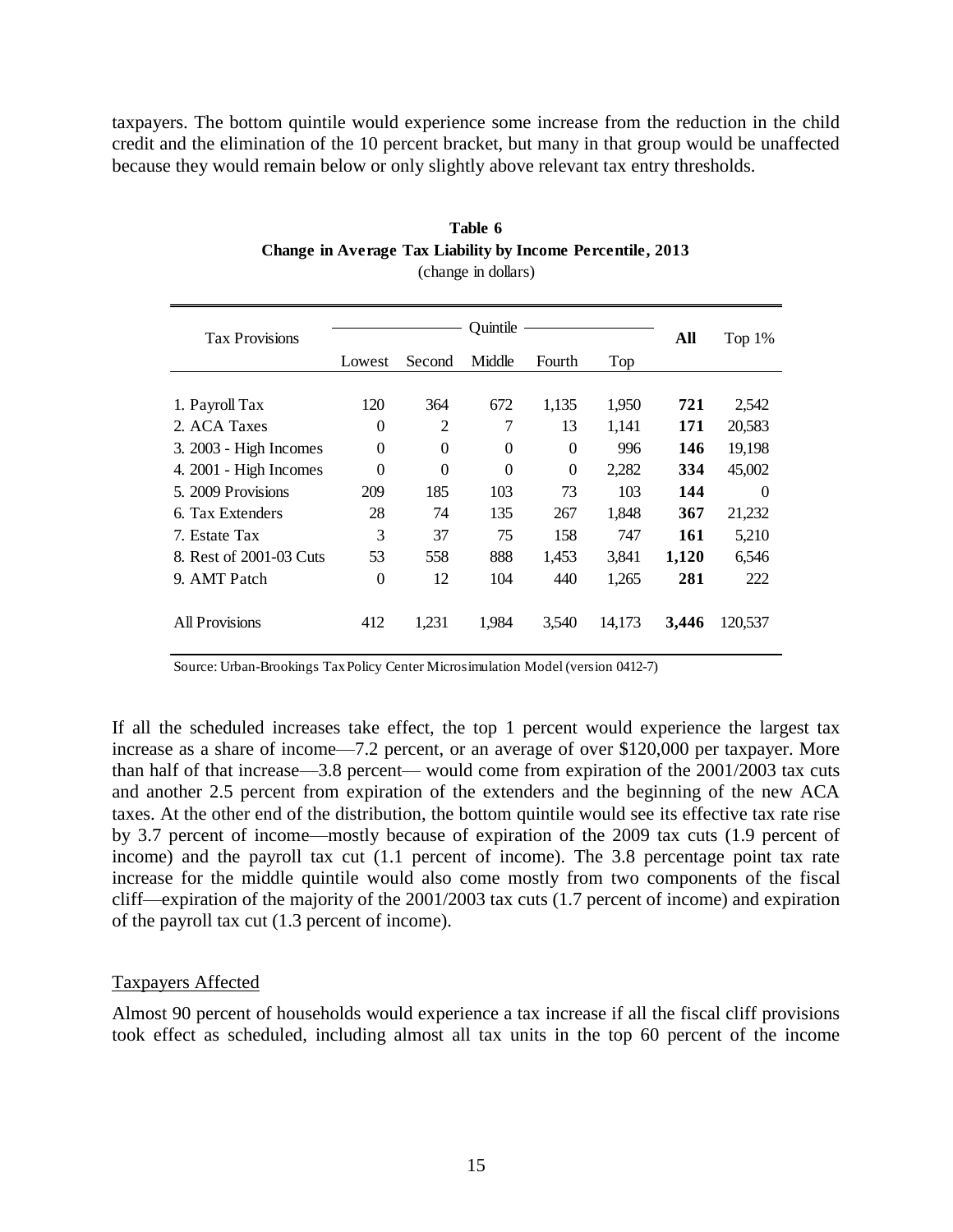distribution (table 7).<sup>13</sup> Only about two-thirds of taxpayers in the bottom quintile would see their taxes rise, however, most of them because of the expiration of the payroll tax cut. That cut (which would affect 77 percent of all households) and expiration of the 2001/2003 tax cuts at incomes below \$250,000 (71 percent) would be the two single components of the fiscal cliff that would affect the largest numbers of tax units. In contrast, relatively few tax units would be affected by the ACA taxes (5 percent), the 2001/2003 cuts for high-income capital gains and dividends (1 percent), other high-income provisions (1 percent), the estate tax (less than half of 1 percent), and certain individual extenders (9 percent).

| <b>Tax Provisions</b>   |        | All    | Top $1\%$ |        |      |        |         |
|-------------------------|--------|--------|-----------|--------|------|--------|---------|
|                         | Lowest | Second | Middle    | Fourth | Top  |        |         |
|                         |        |        |           |        |      |        |         |
| 1. Payroll Tax          | 62.4   | 74.7   | 81.0      | 85.8   | 89.5 | 76.6   | 90.2    |
| 2. ACA Taxes            | 0.4    | 2.5    | 4.7       | 5.1    | 18.1 | 5.1    | 98.9    |
| 3. 2003 - High Incomes  | 0.0    | 0.0    | 0.0       | 0.0    | 6.8  | 1.0    | 81.1    |
| 4. 2001 - High Incomes  | 0.0    | 0.0    | 0.0       | 0.0    | 7.3  | 1.1    | 81.6    |
| 5. 2009 Provisions      | 22.4   | 19.6   | 13.5      | 7.9    | 7.6  | 15.4   | $\star$ |
| 6. Tax Extenders        | 0.7    | 4.1    | 9.6       | 17.8   | 21.9 | 9.2    | 1.2     |
| 7. Estate Tax           | 0.0    | $\ast$ | $\ast$    | 0.1    | 0.1  | $\ast$ | 0.3     |
| 8. Rest of 2001-03 Cuts | 20.9   | 74.8   | 92.4      | 98.2   | 97.7 | 71.3   | 88.8    |
| 9. AMT Patch            | 0.0    | 1.4    | 8.4       | 28.2   | 47.8 | 13.6   | 5.5     |
| <b>All Provisions</b>   | 67.1   | 88.5   | 98.6      | 99.8   | 99.9 | 88.4   | 100.0   |

| Table 7                                       |
|-----------------------------------------------|
| Tax Units Affected by Income Percentile, 2013 |
| (percent of tax units)                        |

Source: Urban-Brookings Tax Policy Center Microsimulation Model (version 0412-7)

\* Less than 0.05

 $\overline{a}$ 

Some of these components of the fiscal cliff, however, would affect mostly very high-income taxpayers. Within the top 1 percent, the ACA taxes would affect 99 percent of returns and expiration of the 2001/2003 tax cuts for high-income taxpayers would affect 81 percent of returns. Expiration of the AMT patch would affect 14 percent of tax units overall and 48 percent of taxpayers in the top quintile, but less than 6 percent of taxpayers in the top 1 percent.

<sup>&</sup>lt;sup>13</sup> This analysis of how many people would be affected by the fiscal cliff omits many of the extenders. Expiration of extenders related to corporate income would affect almost all taxpayers through lower earnings and investment income. Some of the individual extenders, such as the adoption credit, would affect a relatively small number of returns but we have no way to identify which returns and how much those returns would be affected by other provisions. Table 7 thus includes only those extenders for which it is possible to assign benefits to the representative tax units in TPC's microsimulation tax model.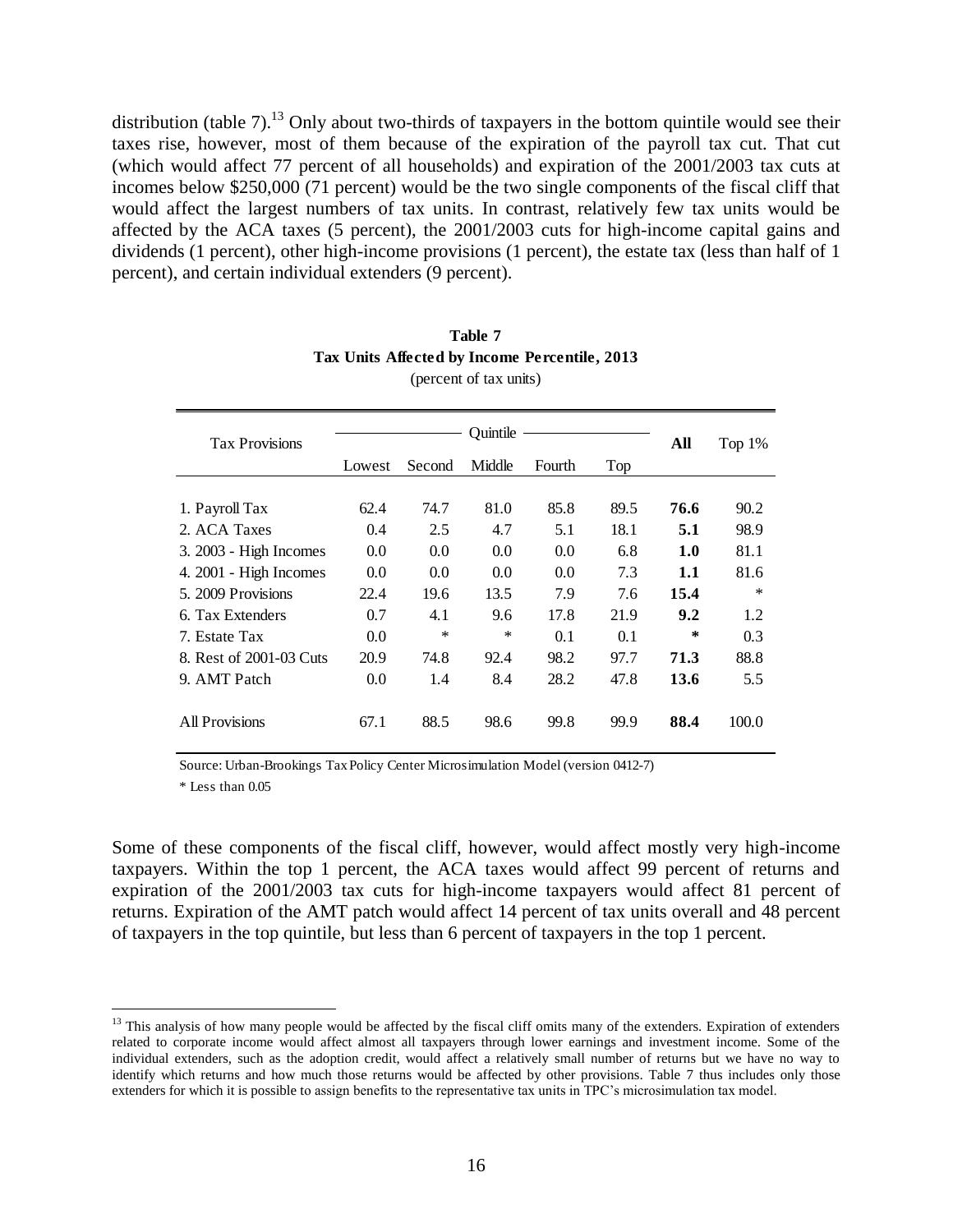## Encouraging Investors to Realize Capital Gains Early

One implication of increasing marginal tax rates is that some investors would have an incentive to sell appreciated stocks, bonds, and other assets before the end of the year, if they believe the capital gains rate will go up as scheduled and then remain in place for tax year 2013.

In 2012, investors face a top marginal tax rate of 15 percent on long-term capital gains.<sup>14</sup> That rate is scheduled to increase to 20 percent in 2013. The new ACA tax on unearned income would add another 3.8 percent for high-income investors (couples with AGI over \$250,000 and others with AGI over \$200,000, with no indexing for inflation). And the newly reinstated Pease limitation on itemized deductions for high-income taxpayers (those with AGI over \$177,550 in 2013, indexed for inflation) would add as much as another 1.2 percent.<sup>15</sup>

In combination, these changes would increase the effective marginal tax rate on capital gains for many high-income investors from 15 percent this year to at least 23.8 percent and as high as 25 percent next year. For that reason, the average effective marginal rate on capital gains for all taxpayers in the top quintile would increase from 14.7 percent to 22.3 percent. In anticipation of that increase, investors may choose to sell some appreciated assets in late 2012.

That is exactly what happened following the enactment of the Tax Reform Act of 1986, which increased the top capital gains tax rate from 20 percent to 28 percent. Capital gains realizations almost doubled in 1986 and then fell back in 1987 as investors rushed to take advantage of the soon-to-expire 20 percent rate (Auten 1999). Similar behavior is likely this year unless investors believe that the scheduled tax increases will be averted.

 $\overline{a}$ 

<sup>&</sup>lt;sup>14</sup> Taxpayers in the exemption phaseout range of the AMT face a marginal rate of 18.75 percent. For those taxpayers, an additional dollar of long-term capital gains reduces the AMT exemption by 25 cents, thus adding to the 15-percent statutory rate.

<sup>&</sup>lt;sup>15</sup> An affected investor who realizes an additional dollar of capital gains would lose 3 cents of itemized deductions; an investor in the 39.6 percent bracket would thus lose 1.2 cents—39.6 percent of 3 cents. Pease would increase marginal tax rates less for investors in lower tax brackets.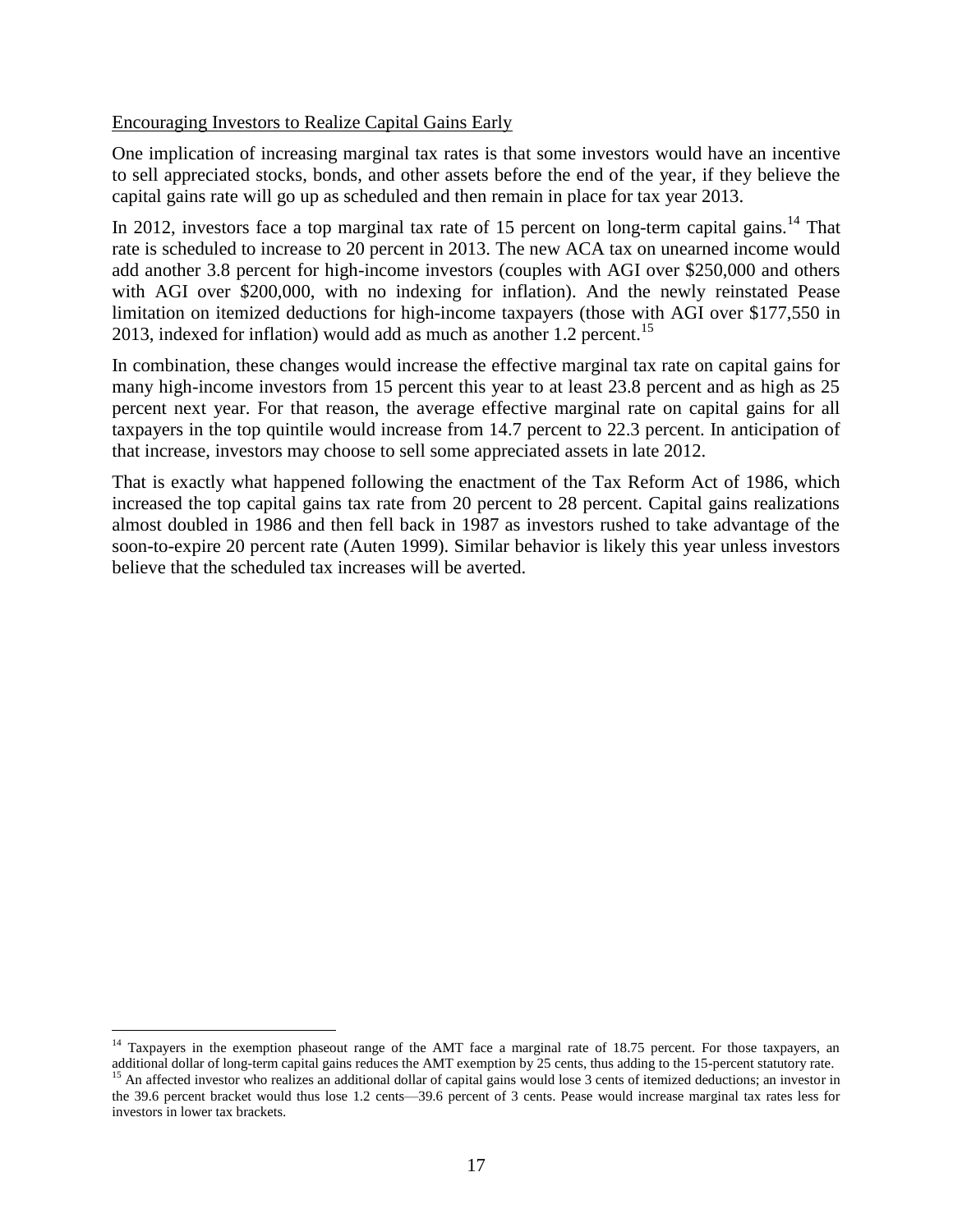### **References**

- Auten, Gerald. 1999. ["Capital Gains Taxation.](http://www.taxpolicycenter.org/publications/url.cfm?ID=1000519)" In *The Encyclopedia of Taxation and Tax Policy*, edited by Joseph J. Cordes, Robert D. Ebel, and Jane G. Gravelle Washington, DC: Urban Institute Press.
- Congressional Budget Office. 2012a. *Economic Effects of Reducing the Fiscal Restraint that is Scheduled to Occur in 2013*. Washington, DC: Congressional Budget Office. May 22.
- \_\_\_. 2012b. *An Update to the Budget and Economic Outlook: Fiscal Years 2012 to 2022*. Washington, DC: Congressional Budget Office. August 22.

## **Description of the Tax Policy Center's Microsimulation Model**

The Tax Policy Center employs a large-scale microsimulation model to develop revenue and distribution estimates of the U.S. federal tax system. Based primarily on a public-use sample of information taken from tax returns, the model projects incomes and other tax-related variables for subsequent years and simulates actual and proposed tax laws to estimate and compare their effects on tax units. The model is similar to those used by the Congressional Budget Office, the Joint Committee on Taxation, and the Treasury's Office of Tax Analysis.

A detailed description of TPC's microsimulation model is available at

<http://taxpolicycenter.org/taxtopics/TPC-Model-Overview-2012.cfm>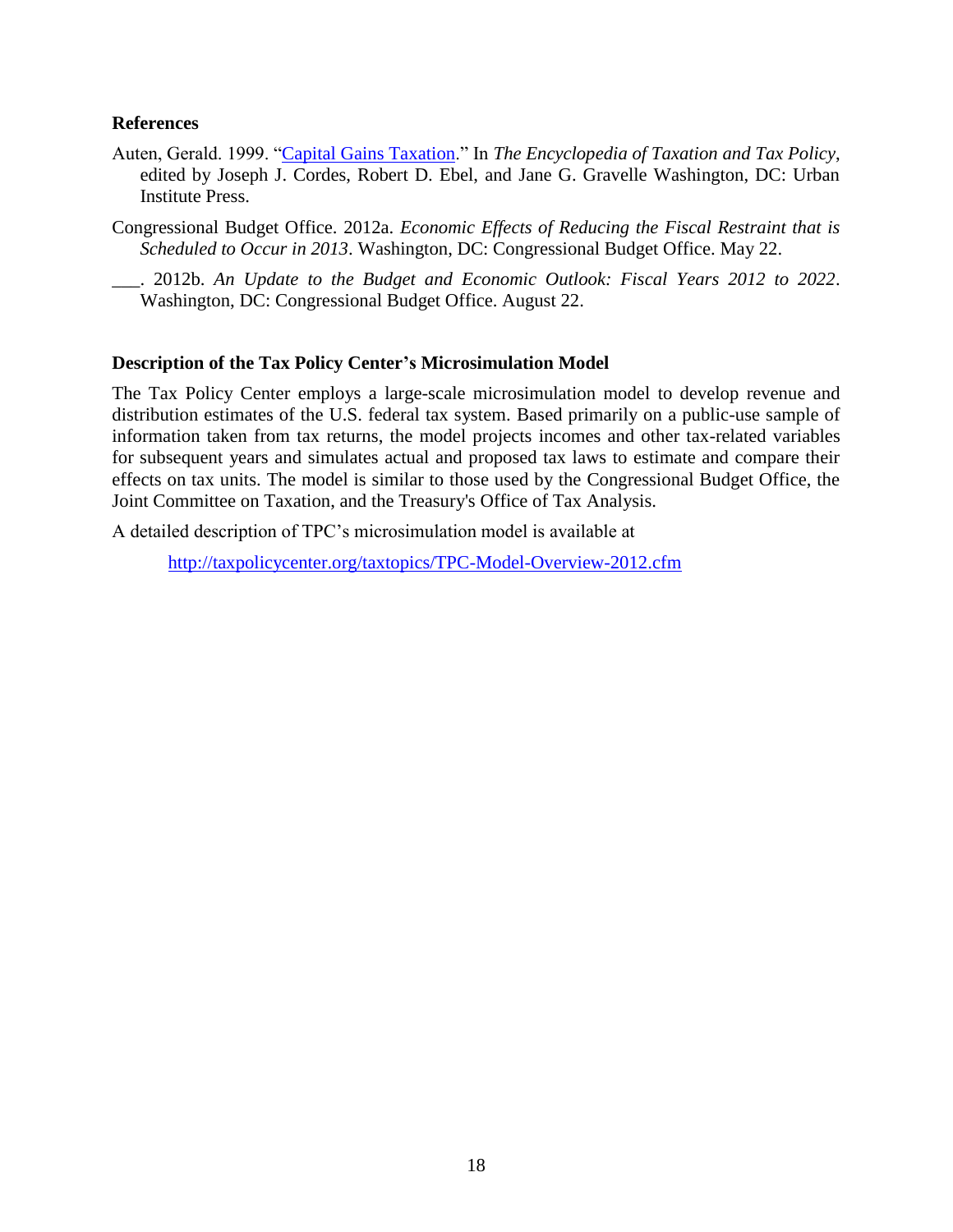# **APPENDIX TABLES**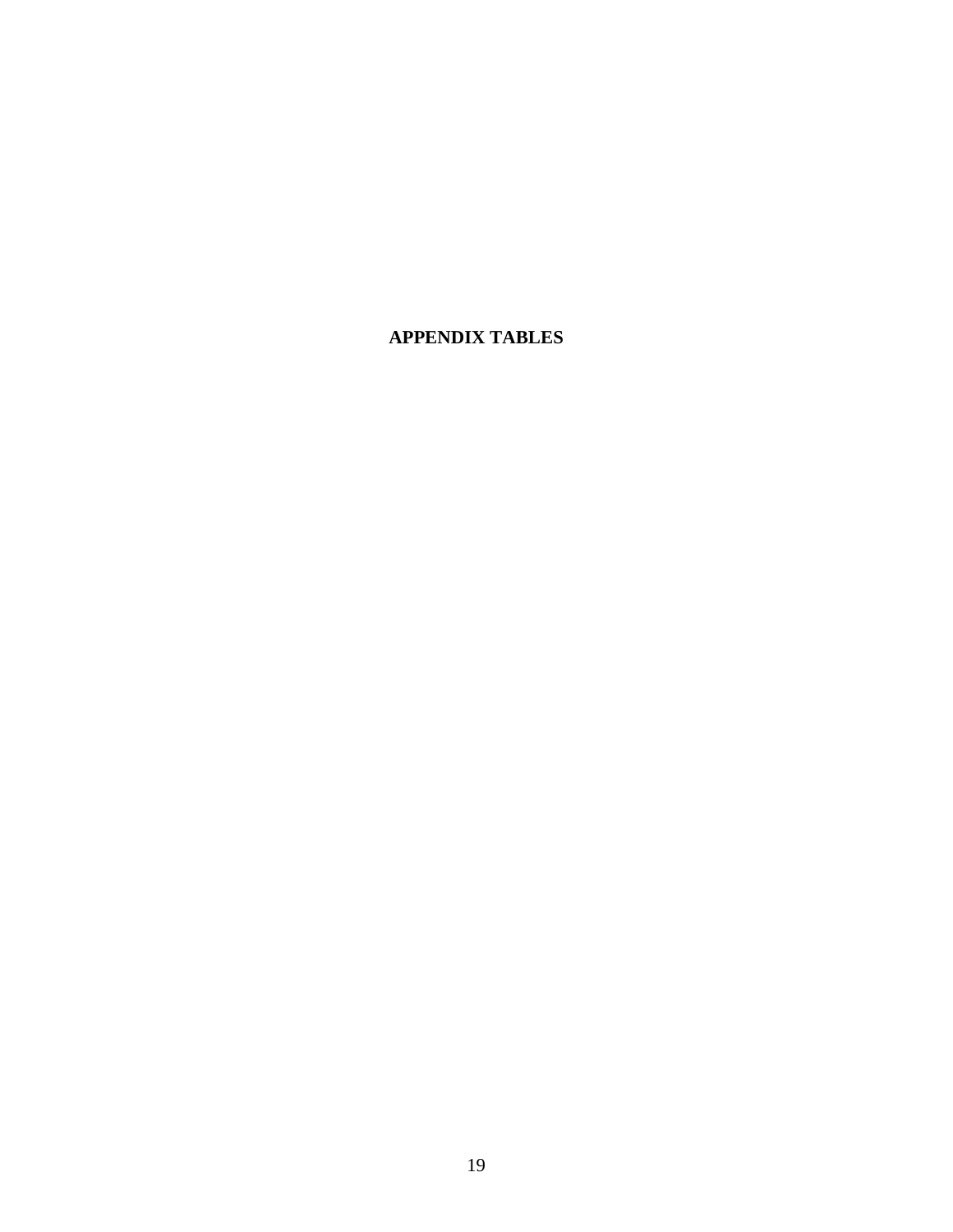Note: This table includes only those extenders for which it is possible to assign benefits to the representative tax units in TPC's microsimulation model; see footnote 13 on page16.

|                 | <b>Tax Units</b>      |                     | Tax Units with a Tax Increase |                            |                         |                            |                           |                           |  |  |
|-----------------|-----------------------|---------------------|-------------------------------|----------------------------|-------------------------|----------------------------|---------------------------|---------------------------|--|--|
| Cash Income     |                       |                     |                               | Complete Fiscal Cliff      |                         | 1. Payroll Tax             | 2. Health Care Provisions |                           |  |  |
| Percentile      | Number<br>(thousands) | Percent<br>of Total | Percent<br>within Class       | Avg Tax<br>Increase $(\$)$ | Percent<br>within Class | Avg Tax<br>Increase $(\$)$ | Percent<br>within Class   | Avg Tax<br>Increase $(S)$ |  |  |
| Lowest Ouintile | 40,520                | 25.6                | 67.1                          | 590                        | 62.4                    | 192                        | 0.4                       | 43                        |  |  |
| Second Quintile | 36,208                | 22.9                | 88.5                          | 1,327                      | 74.7                    | 487                        | 2.5                       | 80                        |  |  |
| Middle Quintile | 31.370                | 19.8                | 98.6                          | 1.942                      | 81.0                    | 830                        | 4.7                       | 151                       |  |  |
| Fourth Quintile | 26,062                | 16.5                | 99.8                          | 3,415                      | 85.8                    | 1,324                      | 5.1                       | 260                       |  |  |
| Top Quintile    | 23.189                | 14.7                | 99.9                          | 12,964                     | 89.5                    | 2.179                      | 18.1                      | 6.311                     |  |  |
| All             | 158,260               | 100.0               | 88.4                          | 3,637                      | 76.6                    | 942                        | 5.1                       | 3,360                     |  |  |
| Addendum        |                       |                     |                               |                            |                         |                            |                           |                           |  |  |
| 80-90           | 11.692                | 7.4                 | 100.0                         | 6,162                      | 89.2                    | 1.902                      | 5.0                       | 464                       |  |  |
| $90 - 95$       | 5,736                 | 3.6                 | 100.0                         | 7,830                      | 90.2                    | 2,297                      | 4.2                       | 614                       |  |  |
| 95-99           | 4.615                 | 2.9                 | 99.7                          | 14.085                     | 89.0                    | 2.572                      | 48.5                      | 1,088                     |  |  |
| Top 1 Percent   | 1.147                 | 0.7                 | 100.0                         | 103.445                    | 90.2                    | 2.820                      | 98.9                      | 20,807                    |  |  |
| Top 0.1 Percent | 117                   | 0.1                 | 100.0                         | 532,351                    | 90.6                    | 2,940                      | 99.7                      | 119,037                   |  |  |

#### **Percent of Tax Units Affected and Average Tax Change by Cash Income Percentile, 2013**

|                           | Tax Units with a Tax Increase |                                               |                         |                                         |                         |                                                       |                         |                            |  |  |  |
|---------------------------|-------------------------------|-----------------------------------------------|-------------------------|-----------------------------------------|-------------------------|-------------------------------------------------------|-------------------------|----------------------------|--|--|--|
| Cash Income<br>Percentile |                               | 3. High Income Capital<br>Gains and Dividends |                         | 4. High Income Rates,<br>Pease, and PEP |                         | 5. 2009 EITC, CTC, and<br><b>Education Provisions</b> |                         | 6. Tax Extenders           |  |  |  |
|                           | Percent<br>within Class       | Avg Tax<br>Increase $(S)$                     | Percent<br>within Class | Avg Tax<br>Increase $(\$)$              | Percent<br>within Class | Avg Tax<br>Increase $(S)$                             | Percent<br>within Class | Avg Tax<br>Increase $(\$)$ |  |  |  |
| Lowest Ouintile           | 0.0                           | $\theta$                                      | 0.0                     | $\mathbf{0}$                            | 22.4                    | 934                                                   | 0.7                     | 63                         |  |  |  |
| Second Quintile           | 0.0                           | $\Omega$                                      | 0.0                     | $\mathbf{0}$                            | 19.6                    | 943                                                   | 4.1                     | 121                        |  |  |  |
| Middle Quintile           | 0.0                           | $\Omega$                                      | 0.0                     | $\Omega$                                | 13.5                    | 762                                                   | 9.6                     | 149                        |  |  |  |
| Fourth Quintile           | 0.0                           | $\Omega$                                      | 0.0                     | $\overline{0}$                          | 7.9                     | 928                                                   | 17.8                    | 245                        |  |  |  |
| Top Ouintile              | 6.8                           | 14,566                                        | 7.3                     | 31,093                                  | 7.6                     | 1,349                                                 | 21.9                    | 433                        |  |  |  |
| All                       | 1.0                           | 14.566                                        | 1.1                     | 31,093                                  | 15.4                    | 937                                                   | 9.2                     | 275                        |  |  |  |
| Addendum                  |                               |                                               |                         |                                         |                         |                                                       |                         |                            |  |  |  |
| 80-90                     | 0.0                           | $\Omega$                                      | 0.0                     | $\Omega$                                | 10.2                    | 1.123                                                 | 23.7                    | 397                        |  |  |  |
| $90 - 95$                 | 0.1                           | 846                                           | 0.1                     | 149                                     | 9.7                     | 1.843                                                 | 30.9                    | 475                        |  |  |  |
| 95-99                     | 14.1                          | 1.662                                         | 16.5                    | 1.695                                   | 0.4                     | 1.078                                                 | 11.3                    | 488                        |  |  |  |
| Top 1 Percent             | 81.1                          | 23.684                                        | 81.6                    | 55,158                                  | $\frac{1}{2}$           | **                                                    | 1.2                     | 129                        |  |  |  |
| Top 0.1 Percent           | 92.6                          | 133.620                                       | 90.0                    | 281,328                                 | *                       | **                                                    | 0.3                     | 121                        |  |  |  |

|                           | Tax Units with a Tax Increase |                |                       |                         |                               |                 |  |  |  |  |
|---------------------------|-------------------------------|----------------|-----------------------|-------------------------|-------------------------------|-----------------|--|--|--|--|
| Cash Income<br>Percentile | 7. Estate Tax                 |                | <b>Tax Provisions</b> | 8. Remainder of 2001-03 | 9. Alternative Minimum<br>Tax |                 |  |  |  |  |
|                           | Percent                       | Avg Tax        | Percent               | Avg Tax                 | Percent                       | Avg Tax         |  |  |  |  |
|                           | within Class                  | Increase $(S)$ | within Class          | Increase $(S)$          | within Class                  | Increase $(\$)$ |  |  |  |  |
|                           |                               |                |                       |                         |                               |                 |  |  |  |  |
| Lowest Ouintile           | 0.0                           | $\Omega$       | 20.9                  | 255                     | 0.0                           | $\Omega$        |  |  |  |  |
| Second Quintile           | $\ast$                        | **             | 74.8                  | 746                     | 1.4                           | 861             |  |  |  |  |
| Middle Quintile           | $\ast$                        | **             | 92.4                  | 961                     | 8.4                           | 1,231           |  |  |  |  |
| Fourth Quintile           | 0.1                           | 420,493        | 98.2                  | 1.479                   | 28.2                          | 1.563           |  |  |  |  |
| Top Ouintile              | 0.1                           | 1,021,626      | 97.7                  | 3,973                   | 47.8                          | 2,657           |  |  |  |  |
| All                       | $\ast$                        | $* *$          | 71.3                  | 1.579                   | 13.6                          | 2,069           |  |  |  |  |
| Addendum                  |                               |                |                       |                         |                               |                 |  |  |  |  |
| 80-90                     | 0.1                           | 495,156        | 98.9                  | 2,934                   | 44.5                          | 2,126           |  |  |  |  |
| $90 - 95$                 | 0.1                           | 736,449        | 99.0                  | 3,857                   | 43.4                          | 2,030           |  |  |  |  |
| 95-99                     | 0.2                           | 1,143,538      | 95.4                  | 5,850                   | 72.3                          | 3,923           |  |  |  |  |
| Top 1 Percent             | 0.3                           | 2,063,900      | 88.8                  | 8,292                   | 5.5                           | 4,259           |  |  |  |  |
| Top 0.1 Percent           | 0.5                           | 3,910,597      | 74.9                  | 10,385                  | 0.2                           | 2,658           |  |  |  |  |

\* Less than 0.05 \*\* Insufficient data to calculate an average

Source: Urban-Brookings Tax Policy Center Microsimulation Model (version 0412-7).

Notes: Includes both filing and non-filing units but excludes those that are dependents of other tax units. Tax units with negative cash income are excluded from the lowest income class but are included in the totals. For a description of cash income, see

http://www.taxpolicycenter.org/TaxModel/income.cfm . The income percentile classes used in this table are based on the income distribution for the entire population and contain an equal number of people, not tax units. The breaks are (in 2012 dollars): 20% \$20,113; 40% \$39,790; 60% \$64,484; 80% \$108,266; 90% \$143,373; 95% \$204,296; 99% \$506,210; 99.9% \$2,655,675.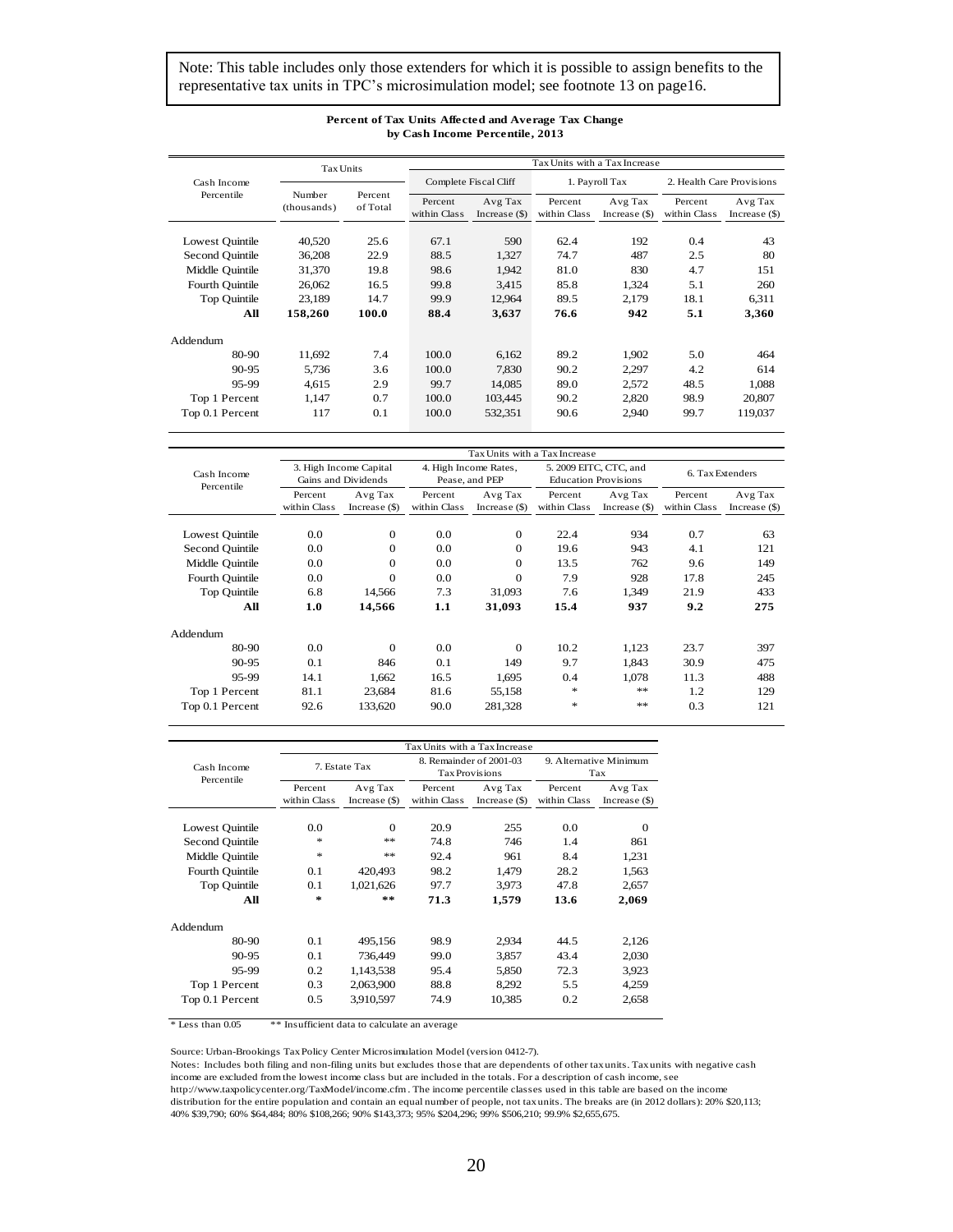| Cash Income Percentile | <b>Tax Units</b>      |                     | Percent                          | Share of<br>Total        | Average<br>Federal Tax | Average Federal<br>Tax Rate |                           |
|------------------------|-----------------------|---------------------|----------------------------------|--------------------------|------------------------|-----------------------------|---------------------------|
|                        | Number<br>(thousands) | Percent<br>of Total | Change in<br>After-Tax<br>Income | Federal<br>Tax<br>Change | Change<br>(dollars)    | Change<br>$%$ points)       | After Step 1<br>(percent) |
| Lowest Quintile        | 40,520                | 25.6                | $-1.1$                           | 4.3                      | 120                    | 1.1                         | 1.7                       |
| Second Ouintile        | 36,208                | 22.9                | $-1.3$                           | 11.6                     | 364                    | 1.2                         | 9.3                       |
| Middle Ouintile        | 31,370                | 19.8                | $-1.5$                           | 18.5                     | 672                    | 1.3                         | 15.3                      |
| Fourth Quintile        | 26,062                | 16.5                | $-1.6$                           | 25.9                     | 1,135                  | 1.4                         | 18.7                      |
| Top Quintile           | 23,189                | 14.7                | $-1.1$                           | 39.6                     | 1,950                  | 0.8                         | 25.9                      |
| All                    | 158,260               | 100.0               | $-1.3$                           | 100.0                    | 721                    | 1.0                         | 20.4                      |
| Addendum               |                       |                     |                                  |                          |                        |                             |                           |
| 80-90                  | 11,692                | 7.4                 | $-1.7$                           | 17.4                     | 1,697                  | 1.4                         | 21.2.                     |
| $90 - 95$              | 5,736                 | 3.6                 | $-1.6$                           | 10.4                     | 2,073                  | 1.2.                        | 23.0                      |
| 95-99                  | 4,615                 | 2.9                 | $-1.1$                           | 9.3                      | 2,290                  | 0.8                         | 25.5                      |
| Top 1 Percent          | 1,147                 | 0.7                 | $-0.2$                           | 2.6                      | 2,542                  | 0.2                         | 31.4                      |
| Top 0.1 Percent        | 117                   | 0.1                 | $-0.1$                           | 0.3                      | 2,663                  | 0.0                         | 32.6                      |

### **Step 1 of 9: Allow Payroll Tax Cut to Expire Distribution of Federal Tax Change by Cash Income Percentile, 2013**

Number of AMT Taxpayers (millions). Baseline: 4.0 Proposal: 4.0

| Step 2 of 9: Allow Health Care Law Related Taxes to Take Effect    |  |  |
|--------------------------------------------------------------------|--|--|
| Distribution of Federal Tax Change by Cash Income Percentile, 2013 |  |  |

| Cash Income Percentile | <b>Tax Units</b>      |                     | Share of<br>Percent<br>Total<br>Change in |                          | Average<br>Federal Tax | Average Federal<br><b>Tax Rate</b> |                           |
|------------------------|-----------------------|---------------------|-------------------------------------------|--------------------------|------------------------|------------------------------------|---------------------------|
|                        | Number<br>(thousands) | Percent<br>of Total | After-Tax<br>Income                       | Federal<br>Tax<br>Change | Change<br>(dollars)    | Change<br>$%$ points)              | After Step 2<br>(percent) |
| Lowest Ouintile        | 40,520                | 25.6                | 0.0                                       | 0.0                      | $\Omega$               | 0.0                                | 1.7                       |
| Second Ouintile        | 36,208                | 22.9                | 0.0                                       | 0.3                      | $\overline{2}$         | $0.0^{\circ}$                      | 9.3                       |
| Middle Ouintile        | 31,370                | 19.8                | 0.0                                       | 0.8                      | 7                      | 0.0                                | 15.3                      |
| Fourth Quintile        | 26,062                | 16.5                | 0.0                                       | 1.3                      | 13                     | 0.0                                | 18.8                      |
| Top Quintile           | 23,189                | 14.7                | $-0.6$                                    | 97.6                     | 1,141                  | 0.5                                | 26.4                      |
| All                    | 158,260               | 100.0               | $-0.3$                                    | 100.0                    | 171                    | 0.3                                | 20.7                      |
| Addendum               |                       |                     |                                           |                          |                        |                                    |                           |
| $80-90$                | 11,692                | 7.4                 | 0.0                                       | 1.0                      | 23                     | 0.0                                | 21.2                      |
| 90-95                  | 5,736                 | 3.6                 | 0.0                                       | 0.5                      | 26                     | 0.0                                | 23.0                      |
| 95-99                  | 4,615                 | 2.9                 | $-0.3$                                    | 9.0                      | 528                    | 0.2                                | 25.7                      |
| Top 1 Percent          | 1,147                 | 0.7                 | $-1.8$                                    | 87.1                     | 20.583                 | 1.2                                | 32.6                      |
| Top 0.1 Percent        | 117                   | 0.1                 | $-2.2$                                    | 51.1                     | 118,720                | 1.5                                | 34.1                      |

Number of AMT Taxpayers (millions). Baseline: 4.0 Proposal: 4.0

Source: Urban-Brookings Tax Policy Center Microsimulation Model (version 0412-7).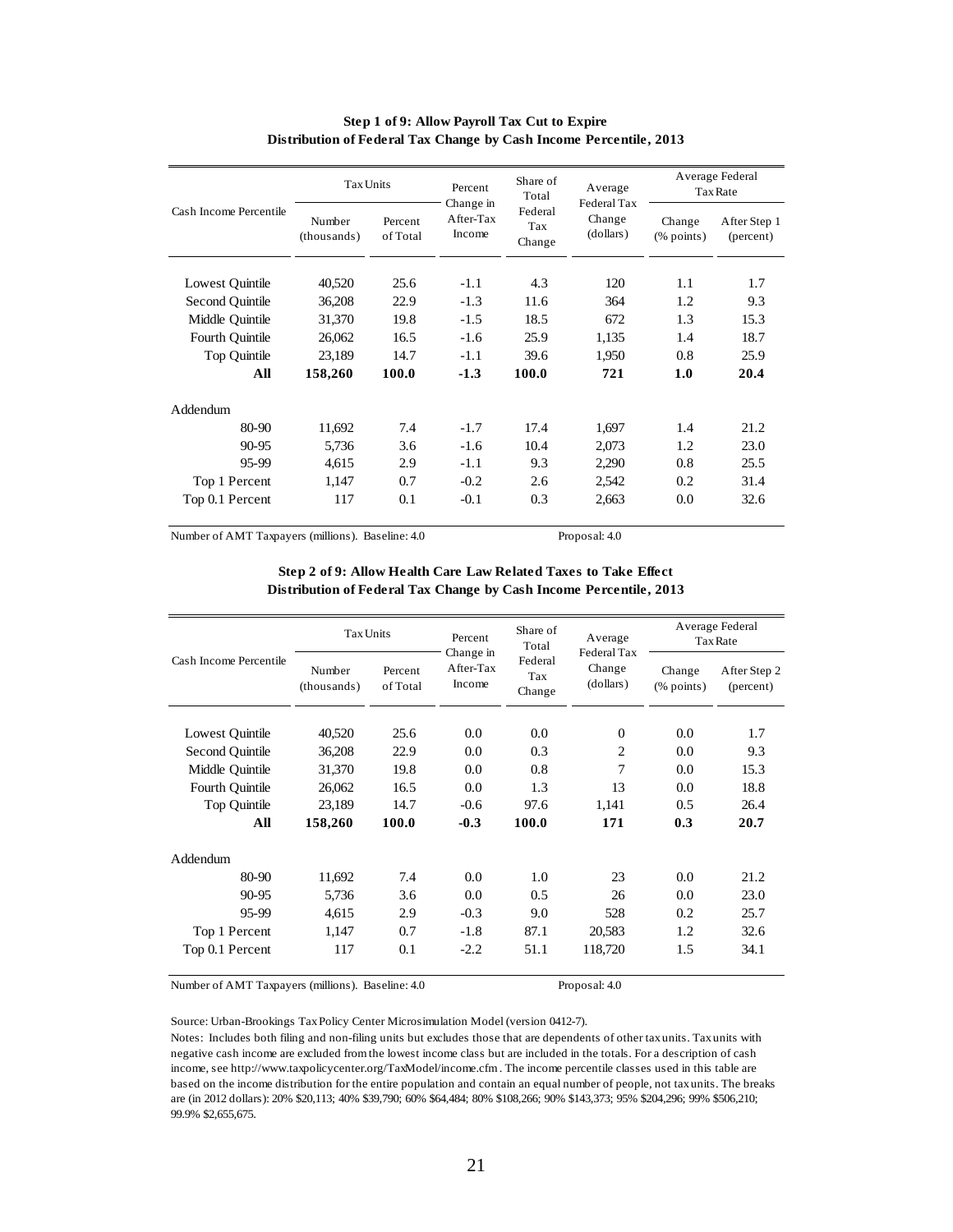| Cash Income Percentile | <b>Tax Units</b>      |                     | Percent                          | Share of<br>Total        |                                    | Average Federal<br>Tax Rate |                           |
|------------------------|-----------------------|---------------------|----------------------------------|--------------------------|------------------------------------|-----------------------------|---------------------------|
|                        | Number<br>(thousands) | Percent<br>of Total | Change in<br>After-Tax<br>Income | Federal<br>Tax<br>Change | Federal Tax<br>Change<br>(dollars) | Change<br>$%$ points)       | After Step 3<br>(percent) |
| Lowest Quintile        | 40,520                | 25.6                | 0.0                              | 0.0                      | $\Omega$                           | 0.0                         | 1.7                       |
| Second Ouintile        | 36,208                | 22.9                | 0.0                              | 0.0                      | $\Omega$                           | 0.0                         | 9.3                       |
| Middle Ouintile        | 31.370                | 19.8                | 0.0                              | 0.0                      | $\Omega$                           | 0.0                         | 15.3                      |
| Fourth Quintile        | 26,062                | 16.5                | 0.0                              | 0.0                      | $\Omega$                           | 0.0                         | 18.8                      |
| Top Quintile           | 23,189                | 14.7                | $-0.6$                           | 100.0                    | 996                                | 0.4                         | 26.8                      |
| All                    | 158,260               | 100.0               | $-0.3$                           | 100.0                    | 146                                | 0.2                         | 20.9                      |
| Addendum               |                       |                     |                                  |                          |                                    |                             |                           |
| 80-90                  | 11,692                | 7.4                 | 0.0                              | 0.0                      | $\Omega$                           | 0.0                         | 21.2                      |
| $90 - 95$              | 5.736                 | 3.6                 | 0.0                              | 0.0                      |                                    | 0.0                         | 23.0                      |
| 95-99                  | 4,615                 | 2.9                 | $-0.1$                           | 4.7                      | 235                                | 0.1                         | 25.8                      |
| Top 1 Percent          | 1,147                 | 0.7                 | $-1.7$                           | 95.3                     | 19,198                             | 1.2                         | 33.7                      |
| Top 0.1 Percent        | 117                   | 0.1                 | $-2.4$                           | 62.5                     | 123.786                            | 1.6                         | 35.7                      |

### **Step 3 of 9: Allow 2003 Tax Cuts on Capital Gains & Dividends to Expire for High Incomes Distribution of Federal Tax Change by Cash Income Percentile, 2013**

Number of AMT Taxpayers (millions). Baseline: 4.0 Proposal: 4.0

| Step 4 of 9: Allow 2001 Tax Cuts to Expire for High Incomes        |  |
|--------------------------------------------------------------------|--|
| Distribution of Federal Tax Change by Cash Income Percentile, 2013 |  |

| Cash Income Percentile | <b>Tax Units</b>      |                     | Share of<br>Percent<br>Total     | Average<br>Federal Tax   | Average Federal<br>Tax Rate |                         |                           |
|------------------------|-----------------------|---------------------|----------------------------------|--------------------------|-----------------------------|-------------------------|---------------------------|
|                        | Number<br>(thousands) | Percent<br>of Total | Change in<br>After-Tax<br>Income | Federal<br>Tax<br>Change | Change<br>(dollars)         | Change<br>$(\%$ points) | After Step 4<br>(percent) |
| Lowest Quintile        | 40,520                | 25.6                | 0.0                              | 0.0                      | $\Omega$                    | 0.0                     | 1.7                       |
| Second Ouintile        | 36,208                | 22.9                | 0.0                              | 0.0                      | $\Omega$                    | 0.0                     | 9.3                       |
| Middle Ouintile        | 31,370                | 19.8                | 0.0                              | 0.0                      | $\Omega$                    | 0.0                     | 15.3                      |
| Fourth Quintile        | 26,062                | 16.5                | 0.0                              | 0.0                      | $\Omega$                    | 0.0                     | 18.8                      |
| Top Quintile           | 23,189                | 14.7                | $-1.3$                           | 100.0                    | 2,282                       | 0.9                     | 27.8                      |
| All                    | 158,260               | 100.0               | $-0.6$                           | 100.0                    | 334                         | 0.5                     | 21.4                      |
| Addendum               |                       |                     |                                  |                          |                             |                         |                           |
| 80-90                  | 11,692                | 7.4                 | 0.0                              | 0.0                      | $\Omega$                    | $0.0^{\circ}$           | 21.2.                     |
| 90-95                  | 5,736                 | 3.6                 | 0.0                              | 0.0                      | $\Omega$                    | 0.0                     | 23.0                      |
| 95-99                  | 4,615                 | 2.9                 | $-0.1$                           | 2.4                      | 280                         | 0.1                     | 25.9                      |
| Top 1 Percent          | 1,147                 | 0.7                 | $-4.1$                           | 97.6                     | 45,002                      | 2.7                     | 36.4                      |
| Top 0.1 Percent        | 117                   | 0.1                 | $-4.9$                           | 55.8                     | 253,262                     | 3.2                     | 38.8                      |

Number of AMT Taxpayers (millions). Baseline: 4.0 Proposal: 3.3

Source: Urban-Brookings Tax Policy Center Microsimulation Model (version 0412-7).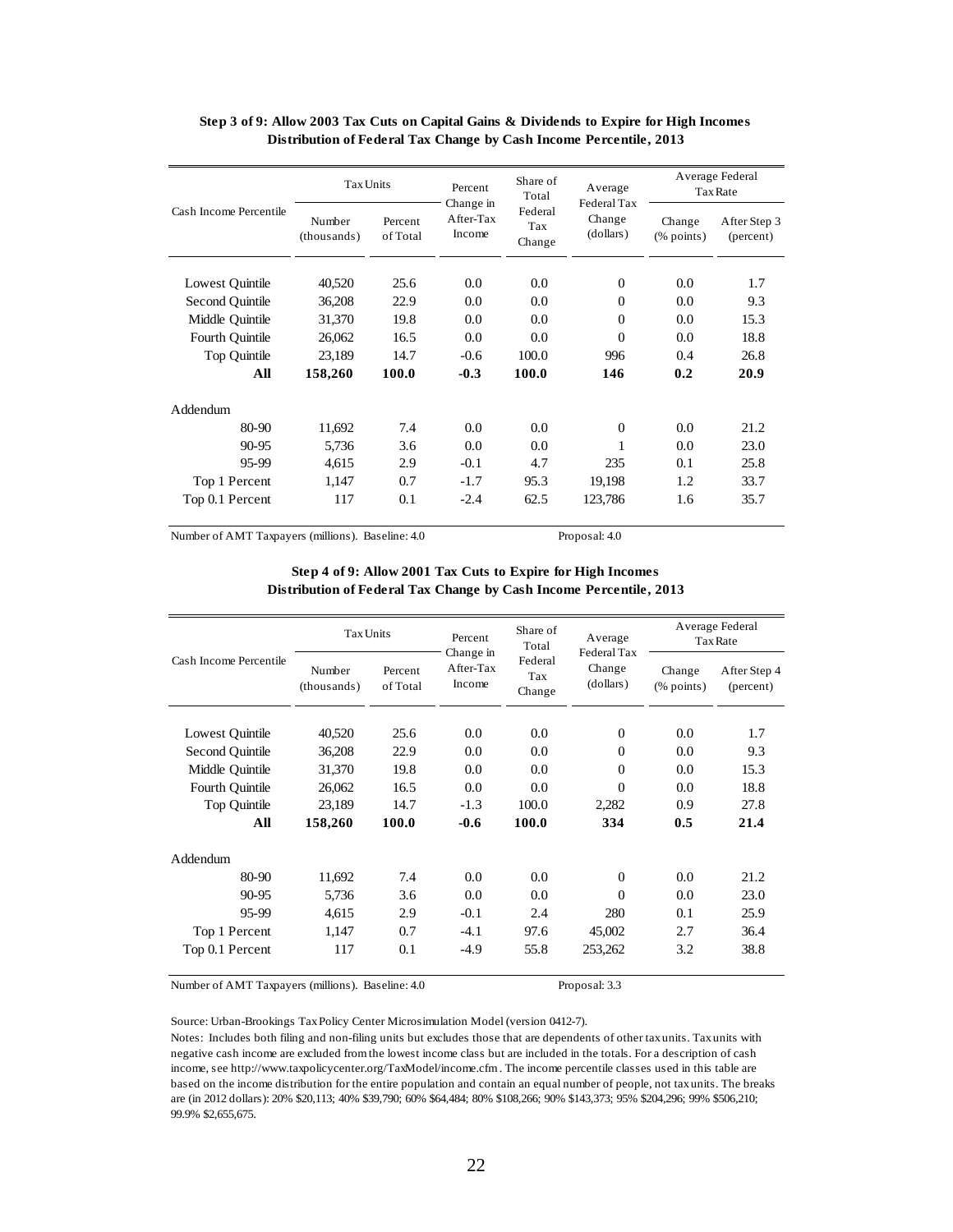| Cash Income Percentile | <b>Tax Units</b>      |                     | Share of<br>Percent<br>Total     | Average<br>Federal Tax   | Average Federal<br>Tax Rate |                         |                           |
|------------------------|-----------------------|---------------------|----------------------------------|--------------------------|-----------------------------|-------------------------|---------------------------|
|                        | Number<br>(thousands) | Percent<br>of Total | Change in<br>After-Tax<br>Income | Federal<br>Tax<br>Change | Change<br>(dollars)         | Change<br>$(\%$ points) | After Step 5<br>(percent) |
| Lowest Ouintile        | 40,520                | 25.6                | $-1.9$                           | 37.1                     | 209                         | 1.9                     | 3.5                       |
| Second Ouintile        | 36,208                | 22.9                | $-0.7$                           | 29.4                     | 185                         | 0.6                     | 9.9                       |
| Middle Ouintile        | 31,370                | 19.8                | $-0.2$                           | 14.2                     | 103                         | 0.2                     | 15.5                      |
| Fourth Quintile        | 26,062                | 16.5                | $-0.1$                           | 8.4                      | 73                          | 0.1                     | 18.8                      |
| Top Quintile           | 23,189                | 14.7                | $-0.1$                           | 10.5                     | 103                         | 0.0                     | 27.8                      |
| All                    | 158,260               | 100.0               | $-0.3$                           | 100.0                    | 144                         | 0.2                     | 21.6                      |
| Addendum               |                       |                     |                                  |                          |                             |                         |                           |
| 80-90                  | 11,692                | 7.4                 | $-0.1$                           | 5.9                      | 115                         | 0.1                     | 21.3                      |
| 90-95                  | 5,736                 | 3.6                 | $-0.1$                           | 4.5                      | 179                         | 0.1                     | 23.1                      |
| 95-99                  | 4,615                 | 2.9                 | 0.0                              | 0.1                      | 4                           | 0.0                     | 25.9                      |
| Top 1 Percent          | 1,147                 | 0.7                 | 0.0                              | 0.0                      | $\Omega$                    | 0.0                     | 36.4                      |
| Top 0.1 Percent        | 117                   | 0.1                 | 0.0                              | 0.0                      | $\Omega$                    | 0.0                     | 38.8                      |

### **Step 5 of 9: Allow 2009 Tax Cuts to Expire Distribution of Federal Tax Change by Cash Income Percentile, 2013**

Number of AMT Taxpayers (millions). Baseline: 3.3 Proposal: 3.3

| Step 6 of 9: Allow Tax Extenders to Expire                         |  |
|--------------------------------------------------------------------|--|
| Distribution of Federal Tax Change by Cash Income Percentile, 2013 |  |

| Cash Income Percentile | <b>Tax Units</b>      |                     | Percent<br>Change in | Share of<br>Total        | Average<br>Federal Tax | Average Federal<br><b>Tax Rate</b>   |                           |
|------------------------|-----------------------|---------------------|----------------------|--------------------------|------------------------|--------------------------------------|---------------------------|
|                        | Number<br>(thousands) | Percent<br>of Total | After-Tax<br>Income  | Federal<br>Tax<br>Change | Change<br>(dollars)    | Change<br>$(% \mathbf{p}$ (% points) | After Step 6<br>(percent) |
| Lowest Quintile        | 40,520                | 25.6                | $-0.3$               | 1.9                      | 28                     | 0.3                                  | 3.8                       |
| Second Ouintile        | 36,208                | 22.9                | $-0.3$               | 4.6                      | 74                     | 0.3                                  | 10.1                      |
| Middle Ouintile        | 31,370                | 19.8                | $-0.3$               | 7.3                      | 135                    | 0.3                                  | 15.8                      |
| Fourth Ouintile        | 26,062                | 16.5                | $-0.4$               | 12.0                     | 267                    | 0.3                                  | 19.2                      |
| Top Quintile           | 23,189                | 14.7                | $-1.1$               | 73.7                     | 1,848                  | 0.8                                  | 28.6                      |
| All                    | 158,260               | 100.0               | $-0.7$               | 100.0                    | 367                    | 0.5                                  | 22.1                      |
| Addendum               |                       |                     |                      |                          |                        |                                      |                           |
| 80-90                  | 11,692                | 7.4                 | $-0.5$               | 9.2                      | 459                    | 0.4                                  | 21.7                      |
| 90-95                  | 5,736                 | 3.6                 | $-0.6$               | 8.2                      | 826                    | 0.5                                  | 23.6                      |
| 95-99                  | 4,615                 | 2.9                 | $-0.9$               | 14.5                     | 1,821                  | 0.6                                  | 26.5                      |
| Top 1 Percent          | 1,147                 | 0.7                 | $-2.0$               | 41.9                     | 21,232                 | 1.3                                  | 37.7                      |
| Top 0.1 Percent        | 117                   | 0.1                 | $-2.4$               | 23.7                     | 118,151                | 1.5                                  | 40.3                      |
|                        |                       |                     |                      |                          |                        |                                      |                           |

Number of AMT Taxpayers (millions). Baseline: 3.3 Proposal: 3.3

Source: Urban-Brookings Tax Policy Center Microsimulation Model (version 0412-7).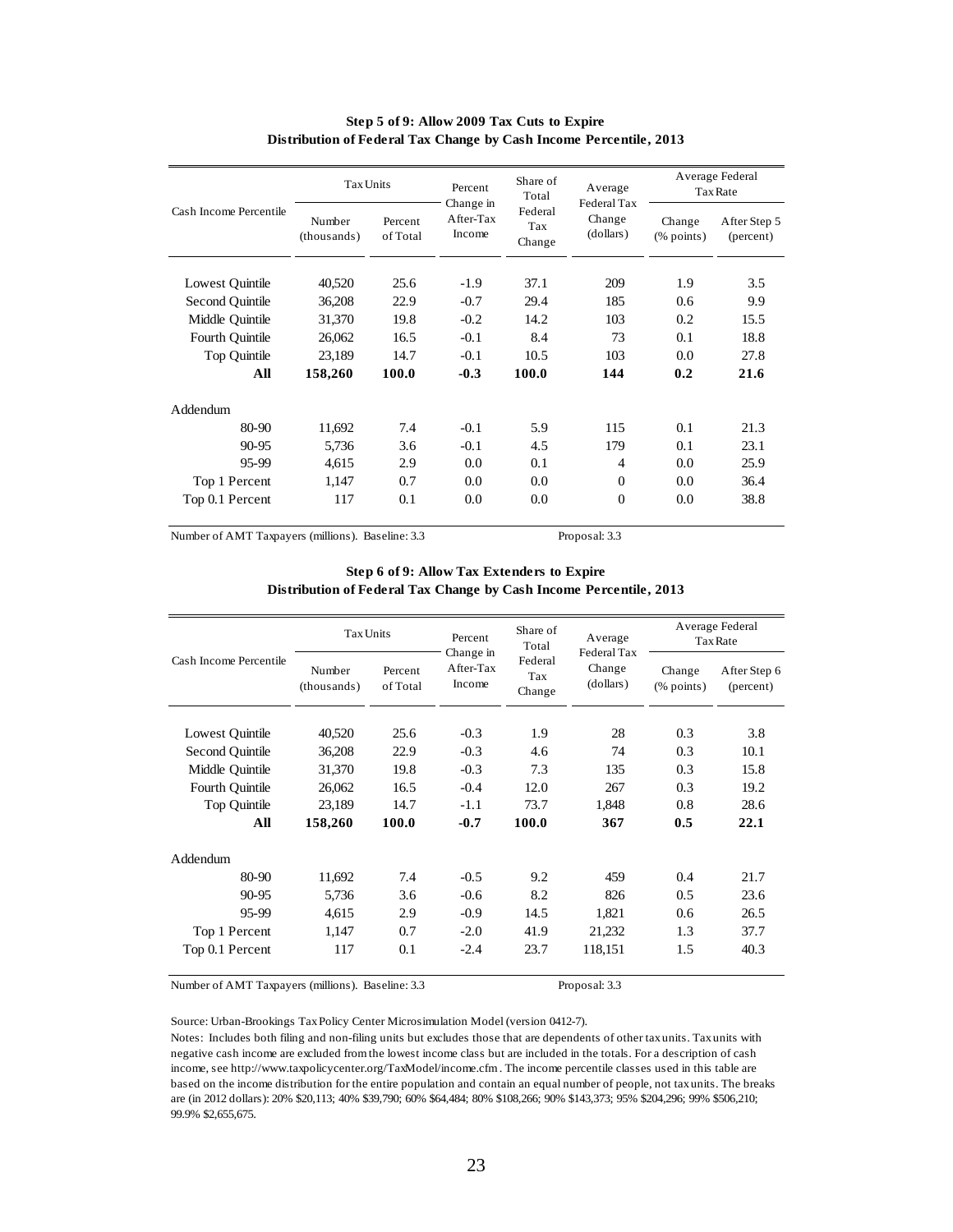| Cash Income Percentile | <b>Tax Units</b>      |                     | Share of<br>Percent<br>Total<br>Change in |                          | Average<br>Federal Tax | Average Federal<br>Tax Rate |                           |
|------------------------|-----------------------|---------------------|-------------------------------------------|--------------------------|------------------------|-----------------------------|---------------------------|
|                        | Number<br>(thousands) | Percent<br>of Total | After-Tax<br>Income                       | Federal<br>Tax<br>Change | Change<br>(dollars)    | Change<br>$(\%$ points)     | After Step 7<br>(percent) |
| Lowest Quintile        | 40,520                | 25.6                | 0.0                                       | 0.5                      | $\mathcal{R}$          | 0.0                         | 3.8                       |
| Second Ouintile        | 36,208                | 22.9                | $-0.1$                                    | 5.3                      | 37                     | 0.1                         | 10.2                      |
| Middle Ouintile        | 31,370                | 19.8                | $-0.2$                                    | 9.3                      | 75                     | 0.1                         | 15.9                      |
| Fourth Quintile        | 26,062                | 16.5                | $-0.2$                                    | 16.2                     | 158                    | 0.2                         | 19.3                      |
| Top Quintile           | 23,189                | 14.7                | $-0.4$                                    | 68.2                     | 747                    | 0.3                         | 28.9                      |
| All                    | 158,260               | 100.0               | $-0.3$                                    | 100.0                    | 161                    | 0.2                         | 22.3                      |
| Addendum               |                       |                     |                                           |                          |                        |                             |                           |
| 80-90                  | 11,692                | 7.4                 | $-0.2$                                    | 10.1                     | 219                    | 0.2                         | 21.9                      |
| $90 - 95$              | 5.736                 | 3.6                 | $-0.4$                                    | 10.6                     | 469                    | 0.3                         | 23.9                      |
| 95-99                  | 4,615                 | 2.9                 | $-0.6$                                    | 24.0                     | 1,323                  | 0.5                         | 27.0                      |
| Top 1 Percent          | 1.147                 | 0.7                 | $-0.5$                                    | 23.5                     | 5,210                  | 0.3                         | 38.0                      |
| Top 0.1 Percent        | 117                   | 0.1                 | $-0.4$                                    | 7.6                      | 16,509                 | 0.2                         | 40.5                      |

#### **Step 7 of 9: Allow Estate Tax to Revert to Pre-2001 Law Distribution of Federal Tax Change by Cash Income Percentile, 2013**

Number of AMT Taxpayers (millions). Baseline: 3.3 Proposal: 3.3

### **Step 8 of 9: Allow Remaining 2001/2003 Tax Cuts to Expire Distribution of Federal Tax Change by Cash Income Percentile, 2013**

| Cash Income Percentile | <b>Tax Units</b>      |                     | Percent                          | Share of<br>Total        | Average<br>Federal Tax | Average Federal<br><b>Tax Rate</b>                  |                           |
|------------------------|-----------------------|---------------------|----------------------------------|--------------------------|------------------------|-----------------------------------------------------|---------------------------|
|                        | Number<br>(thousands) | Percent<br>of Total | Change in<br>After-Tax<br>Income | Federal<br>Tax<br>Change | Change<br>(dollars)    | Change<br>$(% \mathcal{L}_{0}^{\infty})$ (% points) | After Step 8<br>(percent) |
| Lowest Quintile        | 40,520                | 25.6                | $-0.5$                           | 1.2                      | 53                     | $0.5^{\circ}$                                       | 4.3                       |
| Second Ouintile        | 36.208                | 22.9                | $-2.1$                           | 11.4                     | 558                    | 1.9                                                 | 12.1                      |
| Middle Ouintile        | 31.370                | 19.8                | $-2.0$                           | 15.7                     | 888                    | 1.7                                                 | 17.6                      |
| Fourth Quintile        | 26,062                | 16.5                | $-2.1$                           | 21.4                     | 1,453                  | 1.7                                                 | 21.1                      |
| Top Quintile           | 23,189                | 14.7                | $-2.2$                           | 50.2                     | 3,841                  | 1.6                                                 | 30.4                      |
| All                    | 158,260               | 100.0               | $-2.1$                           | 100.0                    | 1,120                  | 1.6                                                 | 23.9                      |
| Addendum               |                       |                     |                                  |                          |                        |                                                     |                           |
| $80-90$                | 11,692                | 7.4                 | $-3.0$                           | 19.1                     | 2.900                  | 2.3                                                 | 24.2                      |
| $90 - 95$              | 5.736                 | 3.6                 | $-3.0$                           | 12.4                     | 3.816                  | 2.3                                                 | 26.2                      |
| 95-99                  | 4,615                 | 2.9                 | $-2.7$                           | 14.5                     | 5,582                  | 1.9                                                 | 28.9                      |
| Top 1 Percent          | 1,147                 | 0.7                 | $-0.6$                           | 4.2                      | 6,546                  | 0.4                                                 | 38.4                      |
| Top 0.1 Percent        | 117                   | 0.1                 | 0.0                              | 0.1                      | 869                    | 0.0                                                 | 40.5                      |

Number of AMT Taxpayers (millions). Baseline: 3.3 Proposal: 1.2

Source: Urban-Brookings Tax Policy Center Microsimulation Model (version 0412-7).